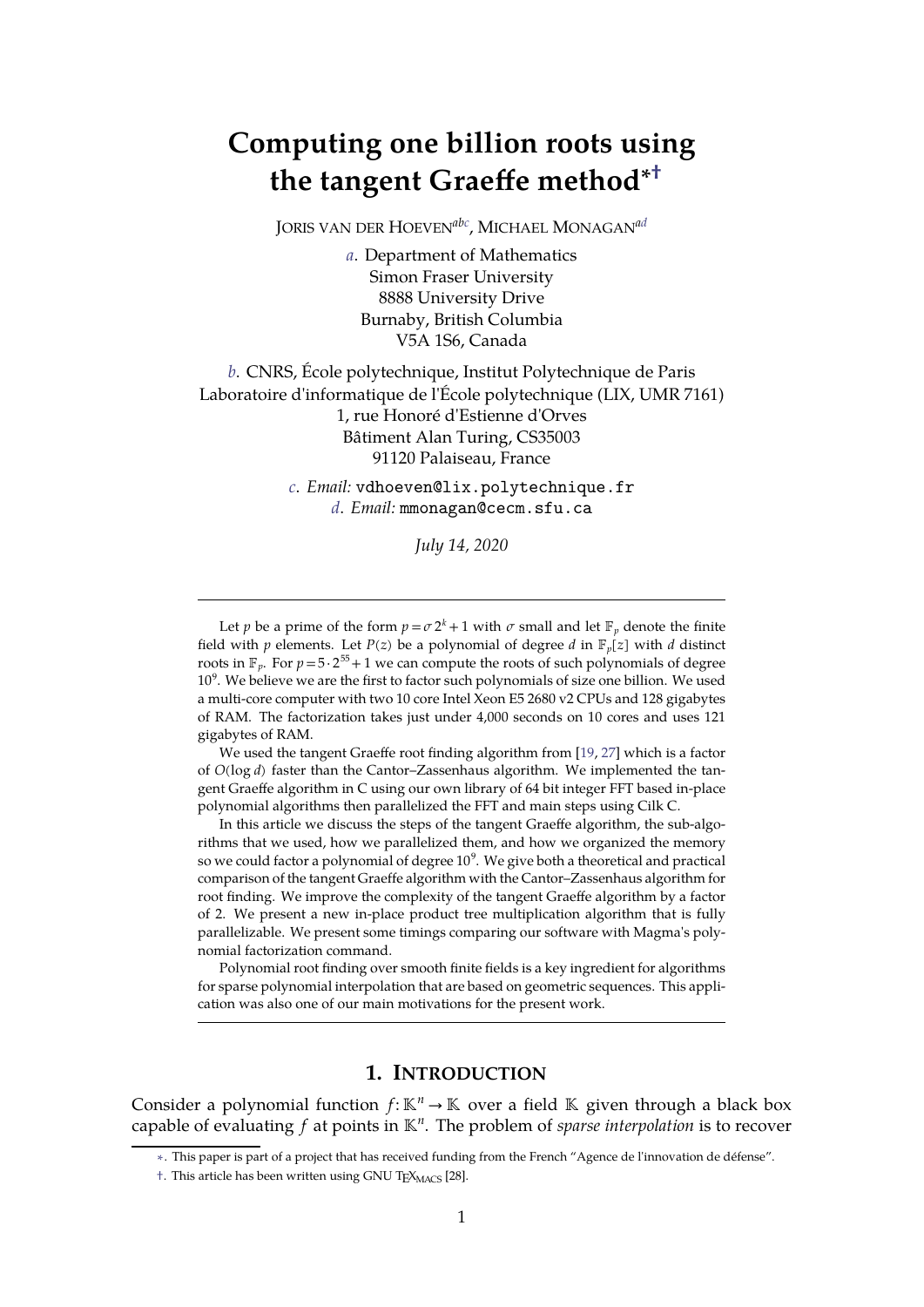the representation of  $f \in K[x_1, \ldots, x_n]$  in its usual form, as a linear combination

$$
f = \sum_{1 \le i \le t} c_i x^{e_i} \tag{1}
$$

of monomials  $x^{e_i} = x_1^{e_{1,1}} \cdots x_n^{e_{1,n}}$ . One popular approach to sparse interpolation is to evaluate *f* at points in a geometric progression. This approach goes back to work of Prony in the eighteen's century [\[41\]](#page-23-0) and became well known after Ben-Or and Tiwari's seminal paper [[2\]](#page-21-0). It has widely been used in computer algebra, both in theory [\[7,](#page-21-1) [30,](#page-22-3) [32](#page-22-4), [33,](#page-22-5) [34,](#page-22-6) [35](#page-22-7), 39] and in practice [\[11,](#page-21-2) 14, [24,](#page-22-10) 25, [29,](#page-22-12) 31]; see [\[43\]](#page-23-1) for <sup>a</sup> nice survey.More precisely, if <sup>a</sup> bound *<sup>T</sup>* forthe number of terms *<sup>t</sup>* is known, then we first evaluate

*f* at 2*T*−1 pairwise distinct points  $\alpha^0$ ,  $\alpha^1$ ,…, $\alpha^{2T-2}$ , where  $\alpha = (\alpha_1, ..., \alpha_n) \in \mathbb{K}^n$  and  $\alpha^k$ := ( $\alpha_1^k$ ,…, *<sup>n</sup> <sup>k</sup>*) for all *k*∈ℕ. The generating function of the evaluations at *<sup>k</sup>* satisfies the identity

$$
\sum_{k \in \mathbb{N}} f(\boldsymbol{\alpha}^k) z^k = \sum_{1 \leq i \leq t} \sum_{k \in \mathbb{N}} c_i \boldsymbol{\alpha}^{e_i k} z^k = \sum_{1 \leq i \leq t} \frac{c_i}{1 - \boldsymbol{\alpha}^{e_i} z} = \frac{N(z)}{\Lambda(z)},
$$

where  $\Lambda = (1 - \alpha^{e_1} z) \cdots (1 - \alpha^{e_t} z)$  and  $N \in \mathbb{K}[z]$  is of degree  $\lt t$ . The rational function *N* / Λ can be recovered from *f* (α<sup>0</sup>), *f* (α<sup>1</sup>),…, *f* (α<sup>2T−2</sup>) using fast Padé approximation [[6,](#page-21-3) [37](#page-22-14)]. For well chosen points  $\alpha$ , it is often possible to recover the exponents  $e_i$  from the values  $\pmb{\alpha}^{e_i}$  $\in$   $\mathbb K$  . If the exponents  $e_i$  are known, then the coefficients  $c_i$  can also be recovered using a transposed version of fast multipoint interpolation [\[5,](#page-21-4) [7](#page-21-1)]. This leaves us with the question how to compute the roots  $\alpha^{-e_i}$  of  $\Lambda$  in an efficient way.

For practical applications in computer algebra, we usually have  $\mathbb{K} = \mathbb{Q}$ , in which case it is most efficient to use a multi-modular strategy. This means that we rather work with coefficients in a finite field  $K = F_p$ , where *p* is a prime number that we are free to choose. It is well known that polynomial arithmetic over  $\mathbb{F}_p$  can be implemented most efficiently using FFTs when the order *p*−1 of the multiplicative group is smooth. In practice, this prompts us to choose  $p$  of the form  $s2^l + 1$  for some small  $s$  and such that  $p$  fits into a machine word.

The traditional way to compute roots of polynomials over finite fields is using Cantor and Zassenhaus' method [\[8](#page-21-5)]. In [[19,](#page-22-0) [20](#page-22-15)], alternative algorithms were proposed for our case of interest when *p*−1 is smooth. The fastest algorithm was based on the*tangent Gra effe transform* and it gains a factor log *t* with respect to Cantor–Zassenhaus' method. The aim of the present paper is to report on a parallel implementation of this new algorithm and on a few improvements that allow for a further constant speed-up.

In section [2,](#page-2-0) we start by recalling generalities about the Graeffe transform and the heuristic root finding method based on the tangent Graeffe transform from [\[19\]](#page-22-0). In sec-tion [3,](#page-5-0) we present the main new theoretical improvements, which all rely on optimizations in theFFT-model for fast polynomial arithmetic. Our contributions are threefold:

- In the FFT-model, one backward transform out of four can be saved for Graeffe transforms of order two (see section [3.2\)](#page-6-0).
- When composing a large number of Graeffe transforms of order two, "FFT caching" [\[3\]](#page-21-6) can be used to gain another factor of  $\frac{3}{2}$  (see section [3.3\)](#page-7-0).
- All optimizations still apply in the TFT model, which can save a factor between one and two, depending on the number of roots (see section [3.5\)](#page-9-0).

In section [3.4](#page-8-0) we also indicate how to generalize our methods to Graeffe transforms of general orders. In section [3.7](#page-10-0) we determine how much faster the tangent Graeffe algo rithm is than theCantor–Zassenhaus algorithm. To do this, we determine the constant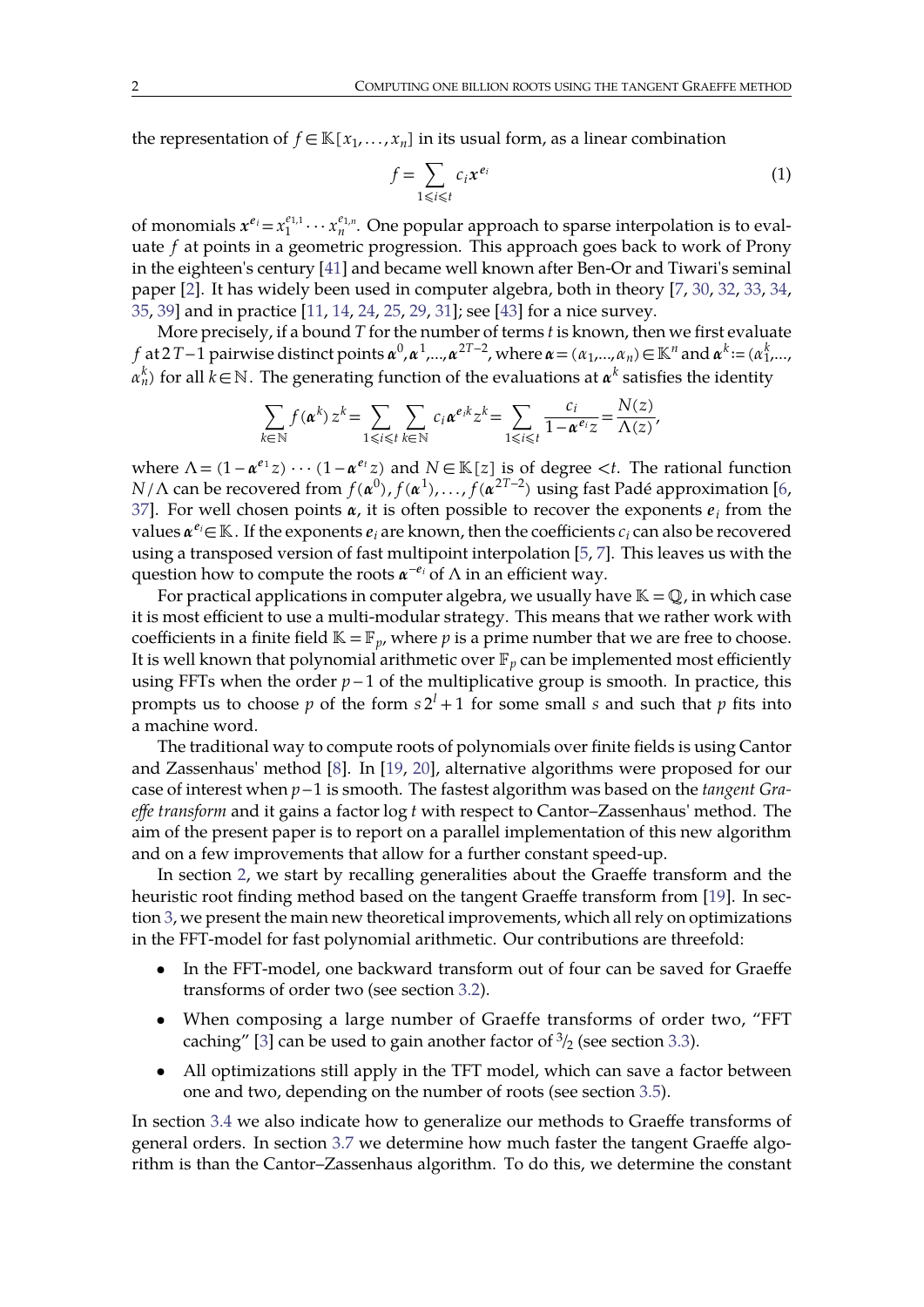factors in the complexities of both algorithms, under the assumption that arithmetic in  $\mathbb{F}_p[x]$  is done using FFT-based algorithms.

We first implemented a sequential version of the tangent Graeffe method in C, with the optimizations from sections [3.2](#page-6-0) and [3.3;](#page-7-0) see [\[27\]](#page-22-1). Section [4](#page-12-0) is devoted to amore elabo rate parallel implementation in Cilk C. We detail how we parallelized the different steps of the algorithm, and how we organized the memory so we could factor a polynomial of degree  $10^9$  over  $\mathbb{F}_p$ , for  $p = 5 \cdot 2^{55} + 1$ . We believe we are the first to factor such large polynomials. Our code is available here

```
http://www.cecm.sfu.ca/CAG/code/TangentGraeffe
```
In the last section [5,](#page-17-0) we give timings. We used a multi-core computer with two 10 core Intel Xeon E5 2680 v2 CPUs and 128 gigabytes of RAM. The above factorization of a polynomial of degree 10<sup>9</sup> then takes just under 4,000 seconds on 10 cores and uses 121 gigabytes of RAM.

## **2. ROOT FINDING USING THE TANGENT GRAEFFE TRANSFORM**

Let  $K$  be an effective field. Throughout the paper, time complexities count arithmetic operations in the field  $K$  and space complexities are for elements of  $K$ . We use  $M(d)$  to denote the time for multiplying two polynomials in  $K[z]$  of degree  $\langle d$ . We make the customary assumption that  $M(n)/n$  is a non-decreasing function that tends to infinity.

We will chiefly be interested in the case when  $K = F_p$ , where *p* is a prime of the form  $p = \sigma 2^{k} + 1$  with  $\sigma$  small. We call primes of this form *smooth Fourier primes*. Some examples that we use and their bit lengths are as follows:

<span id="page-2-0"></span>
$$
\frac{p}{\log_2 p} \quad \frac{7 \cdot 2^{26} + 1}{28.8} \quad \frac{3 \cdot 2^{30} + 1}{31.6} \quad \frac{5 \cdot 2^{55} + 1}{57.3} \quad \frac{3 \cdot 29 \cdot 2^{56} + 1}{62.4} \quad \frac{5 \cdot 101 \cdot 2^{54} + 1}{62.98}
$$

For  $\mathbb{K} = \mathbb{F}_p$  and  $p = \sigma 2^k + 1$  of this form and  $2^k > 2d$ , we have  $\mathsf{M}(d) = O(d \log d)$ , by using FFT-multiplication.

Let *P*(*z*) be a polynomial of degree *d* in  $\mathbb{F}_p[z]$  which has *d* distinct roots in  $\mathbb{F}_p$ . The tangent Graeffe algorithm computes the roots of *P*(*z*). The cost of the algorithm depends on a parameter  $s$  =  $\sigma$  2 $^j$  with  $0$   $\leqslant$   $j$   $\leqslant$   $k$ . The parameter  $s$  determines what proportion of the roots are found in each iteration of the algorithm. The space complexity of the algorithm is  $\Theta(s+d)$  and the average time complexity is

$$
O(M(d)\log\left(\frac{p}{s}\right) + M(s) + M(d)\log d).
$$

Theoretically, choosing  $s \approx d \sqrt{\log p}$  yields the best time complexity. However, because we want to factor polynomials with very large *d*, our implementation chooses a smaller *s* in the interval  $[2d, 4d)$  to save space. For  $s \in [2d, 4d)$  the time complexity is

$$
O(M(d)\log\left(\frac{p}{d}\right) + M(d) + M(d)\log d) = O(M(d)\log p).
$$

In this section, we recall the tangent Graeffe algorithm from [\[19\]](#page-22-0). In the next section, we will analyze its complexity in the FFT-model and present several improvements.

#### **2.1. Graeffe transforms**

Let  $K$  be a general field. The traditional *Graeffe transform* of a monic polynomial  $P \in K[z]$ of degree *d* is the unique monic polynomial  $G(P) \in \mathbb{K}[z]$  of degree *d* such that

<span id="page-2-1"></span>
$$
G(P)(z^2) = P(z) P(-z).
$$
 (2)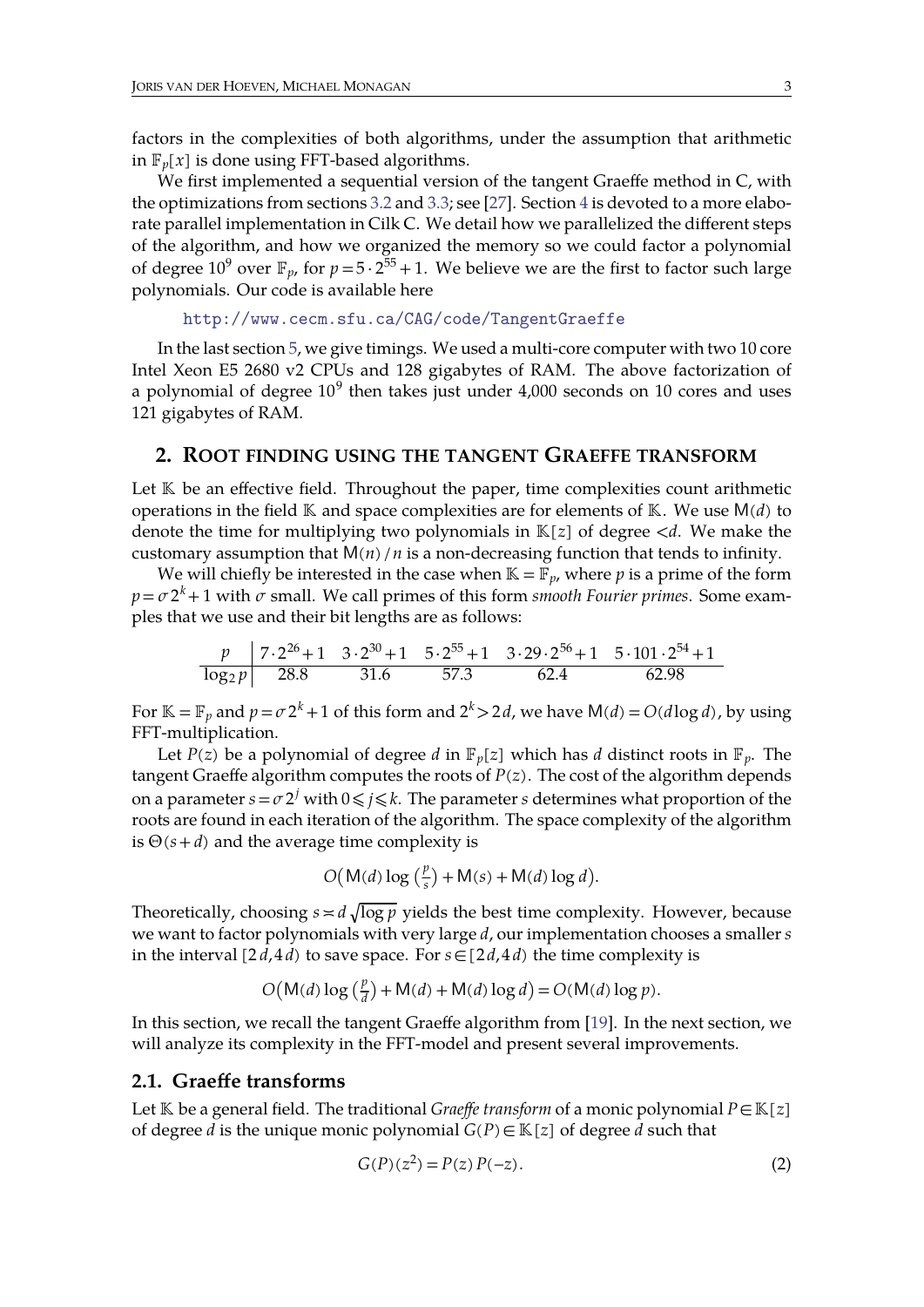If *P* splits over K into linear factors  $P = (z - \beta_1) \cdots (z - \beta_d)$ , then one has

$$
G(P) = (z - \beta_1^2) \cdots (z - \beta_d^2).
$$

More generally, given  $r \geq 2$ , we define the *Graeffe transform of order*  $r$  to be the unique monic polynomial  $G_r(P) \in \mathbb{K}[z]$  of degree *d* such that

$$
G_r(P)(z) = (-1)^{rd} \text{Res}_u(P(u), u^r - z)
$$

If  $P = (z - \beta_1) \cdots (z - \beta_d)$ , then

$$
G_r(P) = (z - \beta_1^r) \cdots (z - \beta_d^r).
$$

If  $\omega$  is a primitive *r*-th root of unity in  $\mathbb{K}$ , then we also have

$$
G_r(P)(z^r) = P(z) P(\omega z) \cdots P(\omega^{r-1} z). \tag{3}
$$

If  $r, s \geq 2$ , then we finally have

<span id="page-3-0"></span>
$$
G_{rs} = G_r \circ G_s = G_s \circ G_r. \tag{4}
$$

## **2.2. Root finding using tangent Graeffe transforms**

Let  $\epsilon$  be a formal indeterminate with  $\epsilon^2 = 0$ . Elements in  $\mathbb{K}[\epsilon]/(\epsilon^2)$  are called *tangent numbers*. They are of the form  $a + b\epsilon$  with  $a, b \in \mathbb{K}$  and basic arithmetic operations go as follows:

$$
(a+b\epsilon) \pm (c+d\epsilon) = (a\pm c) + (b\pm d)\epsilon
$$
  

$$
(a+b\epsilon)(c+d\epsilon) = ac + (ad+bc)\epsilon
$$

Now let  $P \in \mathbb{K}[z]$  be a monic polynomial of degree *d* that splits over  $\mathbb{K}$ :

$$
P=(z-\alpha_1)\cdots(z-\alpha_d),
$$

where  $\alpha_1, \ldots, \alpha_d \in \mathbb{K}$  are pairwise distinct. Then the *tangent deformation*  $\tilde{P}(z) := P(z + \varepsilon)$ satisfies

$$
\tilde{P} = P + P' \epsilon = (z - (\alpha_1 - \epsilon)) \cdots (z - (\alpha_d - \epsilon)).
$$

The definitions from the previous subsection readily extend to coefficients in  $\mathbb{K}[\epsilon]$  instead of K. Given  $r \ge 2$ , we call  $G_r(\tilde{P})$  the *tangent Graeffe transform* of P of order r. We have

$$
G_r(\tilde{P})=(z-(\alpha_1-\epsilon)^r)\cdots(z-(\alpha_d-\epsilon)^r),
$$

where

$$
(\alpha_k - \epsilon)^r = \alpha_k^r - r \alpha_k^{r-1} \epsilon, \qquad k = 1, \ldots, d.
$$

Now assume that we have an efficient way to determine the roots  $\alpha_1^r, \ldots, \alpha_d^r$  of  $G_r(P).$  For some polynomial  $T \in \mathbb{K}[z]$ , we may decompose

$$
G_r(\tilde{P}) = G_r(P) + T\epsilon
$$

For any root  $\alpha_k^r$  of  $G_r(P)$ , we then have

$$
G_r(\tilde{P})(\alpha_k^r - r\alpha_k^{r-1}\epsilon) = G_r(P)(\alpha_k^r) + (T(\alpha_k^r) - G_r(P)^\prime(\alpha_k^r) r\alpha_k^{r-1})\epsilon
$$
  
= 
$$
(T(\alpha_k^r) - G_r(P)^\prime(\alpha_k^r) r\alpha_k^{r-1})\epsilon
$$
  
= 0.

Whenever  $\alpha_k^r$  happens to be a single root of  $G_r(P)$ , it follows that

$$
r \alpha_k^{r-1} = \frac{T(\alpha_k^r)}{G_r(P)'(\alpha_k^r)}.
$$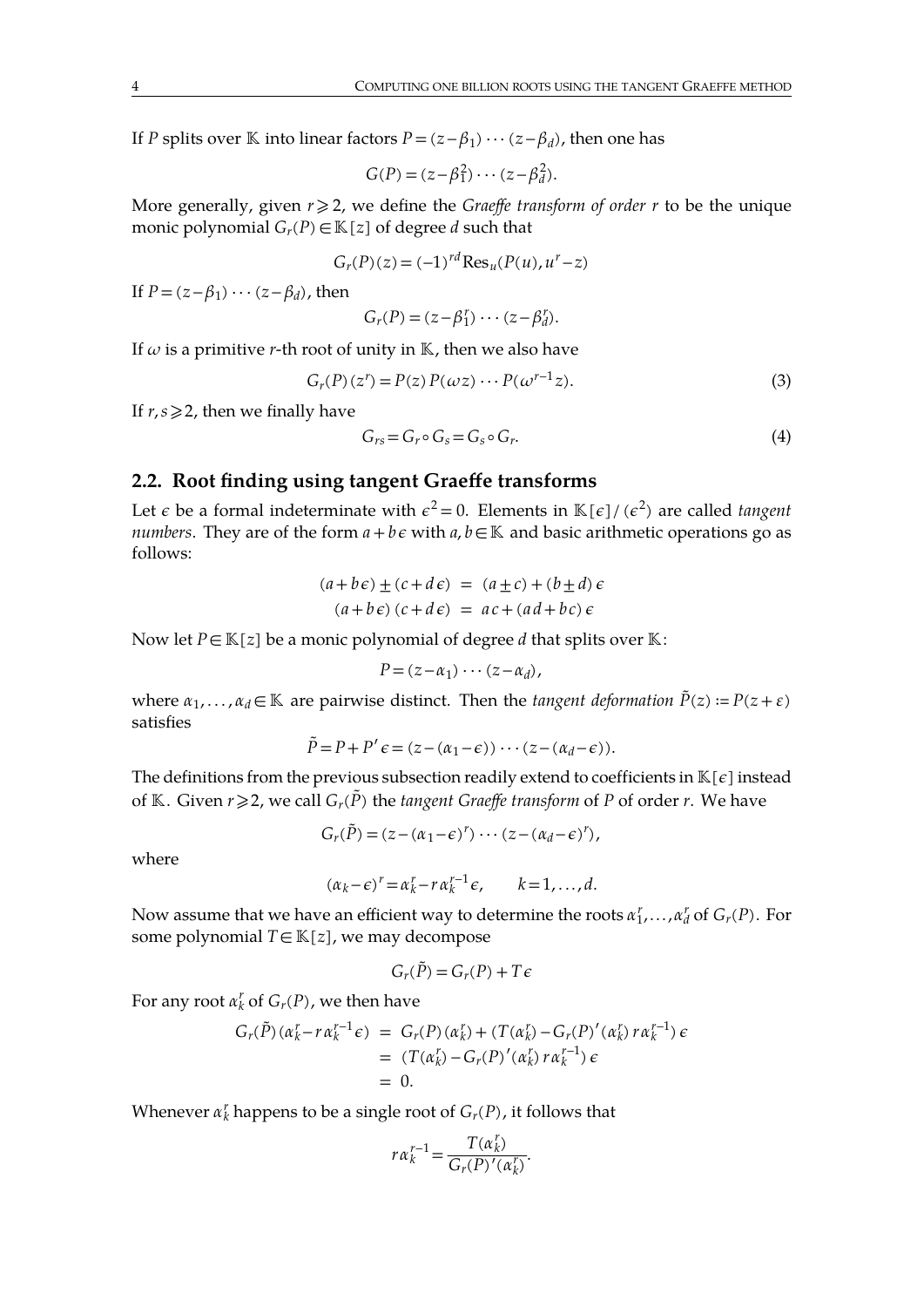If  $\alpha_k^r \neq 0$ , this finally allows us to recover  $\alpha_k$  as

$$
\alpha_k = r \frac{\alpha_k^r}{r \alpha_k^{r-1}}.
$$

#### **2.3. Heuristic root finding over smooth finite fields**

Assume now that  $K = F_p$  is a finite field, where *p* is a prime number of the form  $p = \sigma 2^m + 1$ for some small  $\sigma$ . Assume also that  $\eta \in \mathbb{F}_p$  is a primitive element of order  $p-1$  for the multiplicative group of  $\mathbb{F}_p$ .

Let  $P = (z - \alpha_1) \cdots (z - \alpha_d)$  ∈  $\mathbb{F}_p[z]$  be as in the previous subsection. The tangent Graeffe method can be used to efficiently compute those  $\alpha_k$  of P for which  $\alpha'_k$  is a single root of  $G_r(P)$ . In order to guarantee that there are a sufficient number of such roots, we first replace *P*(*z*) by *P*(*z* + *τ*) for a random shift  $\tau \in \mathbb{F}_p$ , and use the following heuristic:

**H.** For any subset  $\{\alpha_1, ..., \alpha_d\}$ ⊆ $\mathbb{F}_p$  of cardinality *d* and any  $r \leq (p-1)/(4d)$ , there exist at least *p*/2 elements  $\tau$ ∈  $\mathbb{F}_p$  such that {( $\alpha_1 - \tau$ )<sup>r</sup>,..., ( $\alpha_d - \tau$ )<sup>r</sup>} contains at least 2*d*/3 elements.

For a random shift  $\tau \in \mathbb{F}_p$  and any  $r \leq (p-1)/(4d)$ , the assumption ensures with probability at least  $1/2$  that  $G_r(P(z+\tau))$  has at least  $d/3$  single roots.

Now take *r* to be the largest power of two such that*r*⩽(*p*−1)/(4*d*) and let*s*=(*p*−1)/*r*. By construction, note that  $\vec{s} = O(d)$ . The roots  $\alpha_1^r, \ldots, \alpha_d^r$  of  $G_r(P)$  are all *s*-th roots of unity in the set  $\{1, \omega, \ldots, \omega^{s-1}\}$ , where  $\omega = \eta^r$ . We may thus determine them by evaluating  $G_r(P)$  at  $\omega^i$  for  $i = 0, \ldots, s - 1$ . Since  $s = O(d)$ , this can be done efficiently using a discrete Fourier transform. Combined with the tangent Graeffe method from the previous subsection, this leads to the following probabilistic algorithm for root finding:

#### **Algorithm 1**

<span id="page-4-2"></span>**Input:**  $P \in \mathbb{F}_n[z]$  of degree *d* and only order one factors,  $p = \sigma 2^m + 1$ **Output:** the set  $\{\alpha_1, \ldots, \alpha_d\}$  of roots of *P* 

Note: time complexities for the main steps are indicated on the right

- 1. If  $d = 0$  then return Ø
- 2. Let  $r=2^N\in 2^N$  be largest such that  $r\leq (p-1)/(4d)$  and let  $s=(p-1)/r$
- <span id="page-4-3"></span>3. Pick  $\tau \in \mathbb{F}_p$  at random and compute  $P^* := P(z + \tau) \in \mathbb{F}_p[z]$  .....  $O(M(d))$
- 4. Compute  $\tilde{P}(z) := P^*(z+\epsilon) = P^*(z) + P^*(z)' \epsilon \in (\mathbb{F}_p[\epsilon]/(\epsilon^2))[z]$
- <span id="page-4-0"></span>5. For  $i = 1,..., N$ , set  $\tilde{P} := G_2(\tilde{P}) \in (\mathbb{F}_p[\epsilon]/(\epsilon^2))[\epsilon]$  .......  $O(M(d) \log(\frac{p}{s}))$
- <span id="page-4-1"></span>6. Let  $\omega$ ∈  $\mathbb{F}_p^*$  be of order *s* and write  $\tilde{P} = A + B \epsilon$ Compute  $A(\omega^i)$ ,  $A'(\omega^i)$ , and  $B(\omega^i)$  for  $i = 0, ..., s-1, ..., S( M(s))$
- 7. If  $P(\tau) = 0$ , then set  $S = \{\tau\}$ , else set  $S := \emptyset$
- 8. For ∈{1,, . . ., *<sup>s</sup>*−1} do.................................................. *O*(*s*) If  $A(\beta)=0$  and  $A'(\beta)\neq 0$ , then set  $S:=S\cup\{r\beta A'(\beta)/B(\beta)+\tau\}$
- <span id="page-4-4"></span>9. Compute *Q*≔∏∈*<sup>S</sup>* (*z*−) .....................................*O*(M(*d*) log *d*)
- <span id="page-4-5"></span>10. Compute *R*≔*P*/*Q*..................................................... *O*(M(*d*))
- <span id="page-4-6"></span>11. Recursively determine the set of roots *S*′ of *R* and return *S*∪*S*′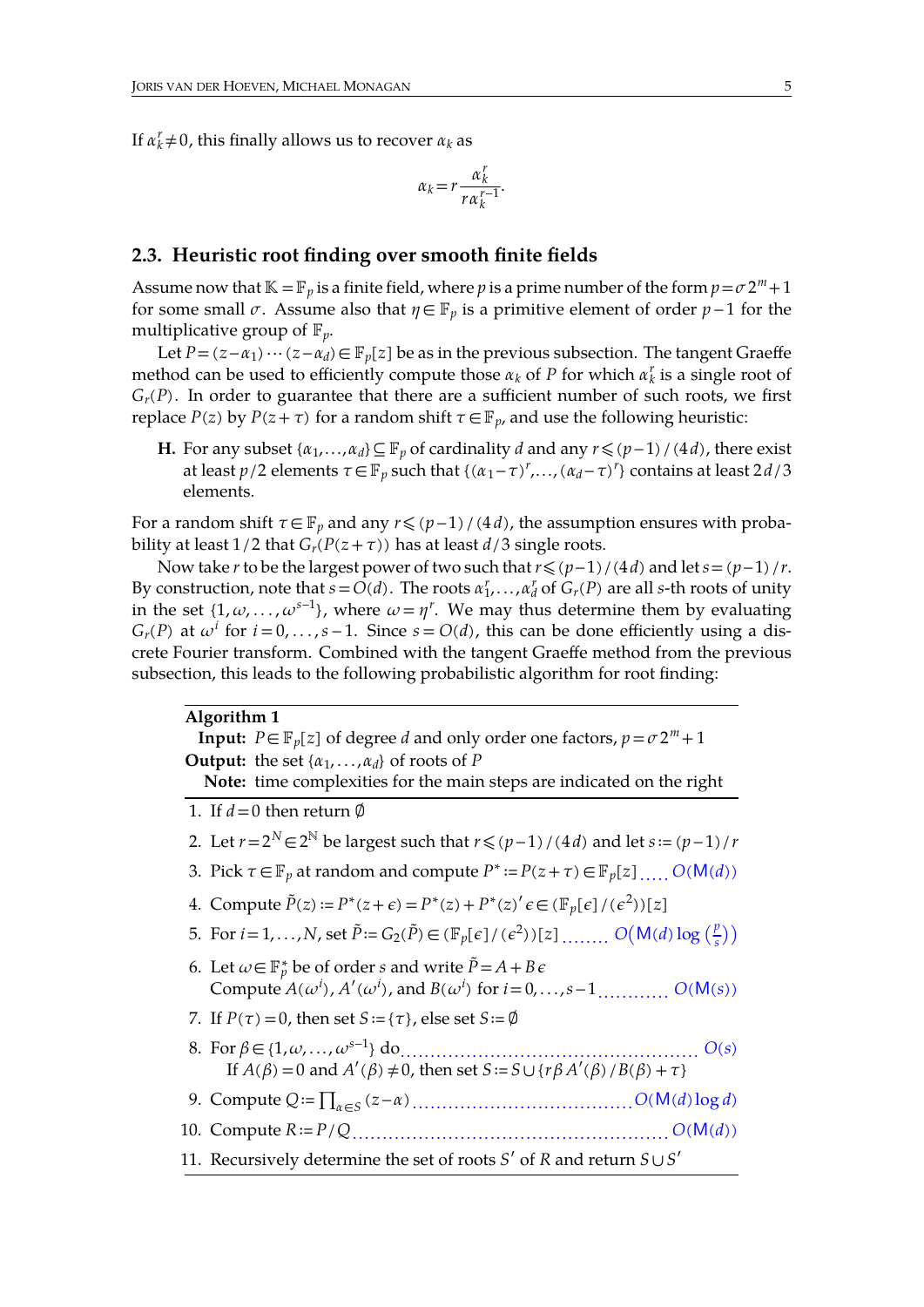**Remark 1.** To compute  $G_2(\tilde{P}) = G_2(A + B\epsilon)$  we may use  $G_2(\tilde{P}(z^2)) = A(z) A(-z) +$  $(A(z)B(-z) + B(z)A(-z))\epsilon$ , which requires three polynomial multiplications in  $\mathbb{F}_n[z]$  of degree *d*. In total, step 5 therefore performs  $O(N) = O(\log(p/s))$  such multiplications. We discuss how to perform step [5](#page-4-0) efficiently in the FFT model in section [3](#page-5-0).

**Remark 2.** For practical implementations, one may vary the threshold  $r \leq (p-1)/(4d)$ for *r* and the resulting threshold  $s \geq 4d$  for *s*. For larger values of *s*, the computations of the DFTs in step [6](#page-4-1) get more expensive, but the proportion of single roots goes up, so more roots are determined at each iteration. From an asymptotic complexity perspective, it would be best to take  $s \approx d \sqrt{\log p}$ . In practice, we actually preferred to take the *lower* threshold  $s \geq 2d$ , because the constant factor of our implementation of step [6](#page-4-1) (based on Bluestein's algorithm [\[4](#page-21-7)]) is significant with respect to our highly optimized implementation of the tangent Graeffe method. A second reason we prefer  $s$  of size  $O(d)$  instead of  $O(d\sqrt{\log p})$  is that the total space used by the algorithm is linear in *s*.

**Remark 3.** For the application to sparse interpolation, it is possible to further speed up step [5](#page-4-0) for the top-level iteration, which is the most expensive step. More precisely, for a polynomial with *t* terms, the idea is to take  $\tau = 0$  and  $\eta$  of order ≈*t<sup>c</sup>* instead of  $p-1$  for some constant  $c$  with  $1 < c < 3$ . This reduces  $\log r$  (and the cost of the top-level iteration) by a factor of Θ(log *p*/log *t*). For the recursive calls, we still need to work with a primitive root of unity  $\eta'$  of order  $p-1$  and random shifts.

## **3. COMPUTING GRAEFFE TRANSFORMS**

## **3.1. Reminders about discrete Fourier transforms**

Assume that  $n \in \mathbb{N}$  is invertible in  $\mathbb{K}$  and let  $\omega \in \mathbb{K}$  be a primitive *n*-th root of unity. Consider a polynomial  $A = a_0 + a_1 z + \cdots + a_{n-1} z^{n-1} \in \mathbb{K}[z]$ . Then the discrete Fourier transform (DFT) of order *n* of the sequence  $(a_i)_{0 \le i \le n}$  is defined by

<span id="page-5-0"></span>
$$
\text{DFT}_{\omega}((a_i)_{0\leq i
$$

We will write  $F(n)$  for the cost of one discrete Fourier transform in terms of the number of operations in K. We assume that  $n = o(F(n))$ . For any  $i \in \{0, ..., n-1\}$ , we have

$$
DFT_{\omega^{-1}}((\hat{a}_k)_{0\leq k < n})_i = \sum_{0\leq k < n} \hat{a}_k \omega^{-ik} = \sum_{0\leq j < n} a_j \sum_{0\leq k < n} \omega^{(j-i)k} = na_i. \tag{5}
$$

If *n* is invertible in K, then it follows that  $DFT_{\omega}^{-1} = n^{-1} DFT_{\omega^{-1}}$ . The costs of direct and inverse transforms therefore coincide up to a factor  $O(n)$ .

If  $n = n_1 n_2$  is composite,  $0 \le k_1 < n_1$ , and  $0 \le k_2 < n_2$ , then we have

<span id="page-5-1"></span>
$$
\hat{a}_{k_{2}n_{1}+k_{1}} = \sum_{0 \leq i_{2} < n_{2}} \sum_{0 \leq i_{1} < n_{1}} a_{i_{1}n_{2}+i_{2}} \omega^{(i_{1}n_{2}+i_{2})(k_{2}n_{1}+k_{1})}
$$
\n
$$
= \sum_{0 \leq i_{2} < n_{2}} \omega^{i_{2}k_{1}} \left[ \sum_{0 \leq i_{1} < n_{1}} a_{i_{1}n_{2}+i_{2}} \omega^{i_{1}n_{2}k_{1}} \right] \omega^{i_{2}k_{2}n_{1}}
$$
\n
$$
= \sum_{0 \leq i_{2} < n_{2}} \left[ \omega^{i_{2}k_{1}} \text{DFT}_{\omega^{n_{2}}}(a_{i_{1}n_{2}+i_{2}})_{0 \leq i_{1} < n_{1}} \right] \omega^{i_{2}(k_{2}n_{1}+k_{1})}
$$
\n
$$
= \text{DFT}_{\omega^{n_{1}}}((\omega^{i_{2}k_{1}} \text{DFT}_{\omega^{n_{2}}}(a_{i_{1}n_{2}+i_{2}})_{0 \leq i_{1} < n_{1}})_{k_{1}})_{0 \leq i_{2} < n_{2}})_{k_{2}}.
$$
\n
$$
(6)
$$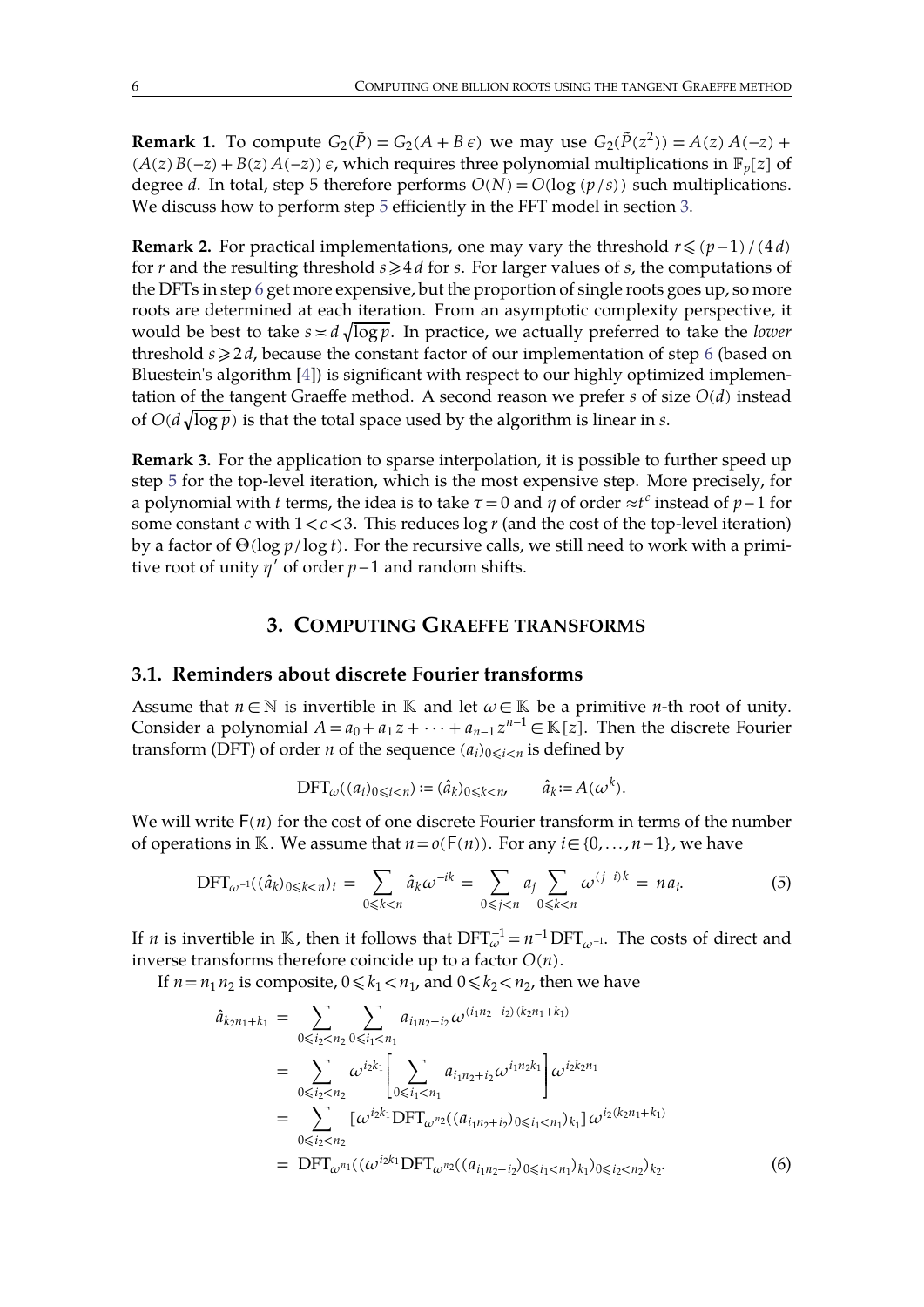This shows that a DFT of length *n* reduces to  $n_1$  transforms of length  $n_2$  plus  $n_2$  transforms of length  $n_1$  plus  $n$  multiplications in  $\mathbb{K}$ :

$$
F(n_1 n_2) \le n_1 F(n_2) + n_2 F(n_1) + O(n).
$$

In particular, if  $r = O(1)$ , then  $F(rn) \sim rF(n)$ .

It is sometimes convenient to apply DFTs directly to polynomials as well; for this reason, we also define  $\text{DFT}_{\omega}(A) := (\hat{a}_k)_{0 \le k \le n}$ . Given two polynomials  $A, B \in \mathbb{K}[z]$  with  $deg(A B) < n$ , we may then compute the product  $\overline{AB}$  using

$$
AB = DFT_{\omega}^{-1}(DFT_{\omega}(A) DFT_{\omega}(B)).
$$

In particular, we obtain M(*n*)∼3F(2*n*)∼6F(*n*), where we recall that M(*n*) stands for the cost of multiplying two polynomials of degree <*n*.

**Remark 4.** In Algorithm [1,](#page-4-2) we note that step [6](#page-4-1) comes down to the computation of three DFTs of length *s*. Since *r* is a power of two, this length is of the form  $s = \sigma 2^k$  for some *k*∈ℕ. In view of ([6\)](#page-5-1), we may therefore reduce step [6](#page-4-1) to 3  $\sigma$  DFTs of length 2<sup>k</sup> plus 3 ⋅ 2<sup>k</sup> *k* DFTs of length  $\sigma$ . If  $\sigma$  is very small, then we may use a naive implementation for DFTs of length  $\sigma$ . In general, one may use Bluestein's algorithm [\[4\]](#page-21-7) to reduce the computation of a DFT of length  $\sigma$  into the computation of a product in  $\mathbb{K}[z]/(z^{\sigma}-1)$ , which can in turn be computed using FFT-multiplication and three DFTs of length a larger power of two.

#### **3.2. Graeffe transforms of order two**

Let K be a field with a primitive  $(2n)$ -th root of unity  $\omega$ . Let  $P \in K[z]$  be a polynomial of degree  $d = \deg P < n$ . Then the relation [\(2](#page-2-1)) yields

<span id="page-6-1"></span><span id="page-6-0"></span>
$$
G(P)(z2) = DFT\omega-1(DFT\omega(P(z)) DFT\omega(P(-z))).
$$
\n(7)

For any  $k \in \{0, \ldots, 2n-1\}$ , we further note that

<span id="page-6-3"></span>
$$
\text{DFT}_{\omega}(P(-z))_k = P(-\omega^k) = P(\omega^{(k+n)\text{ rem2}n}) = \text{DFT}_{\omega}(P(z))_{(k+n)\text{ rem2}n},\tag{8}
$$

so  $DFT_{\omega}(P(-z))$  can be obtained from  $DFT_{\omega}(P)$  using *n* transpositions of elements in K. Concerning the inverse transform, we also note that

$$
DFT_{\omega}(G(P)(z^2))_k = G(P)(\omega^{2k}) = DFT_{\omega^2}(G(P))_k,
$$

for  $k=0, \ldots, n-1$ . Plugging this into ([7\)](#page-6-1), we conclude that

$$
G(P) = DFT_{\omega^2}^{-1}((DFT_{\omega}(P)_kDTT_{\omega}(P)_{k+n})_{0 \le k < n}).
$$

This leads to the following algorithm for the computation of *G*(*P*):

#### **Algorithm 2**

<span id="page-6-2"></span>**Input:**  $P \in \mathbb{K}[z]$  with deg  $P \le n$  and a primitive (2*n*)-th root of unity  $\omega \in \mathbb{K}$ **Output:**  $G(P)$ 

- 1. Compute  $(\hat{P}_k)_{0 \leq k < 2n} := \text{DFT}_{\omega}(P)$
- 2. For  $k = 0, \ldots, n-1$ , compute  $\hat{G}_k = \hat{P}_k \hat{P}_{k+n}$
- 3. Return  $\text{DFT}_{\omega^2}^{-1}((\hat{G}_k)_{0\leqslant k < n})$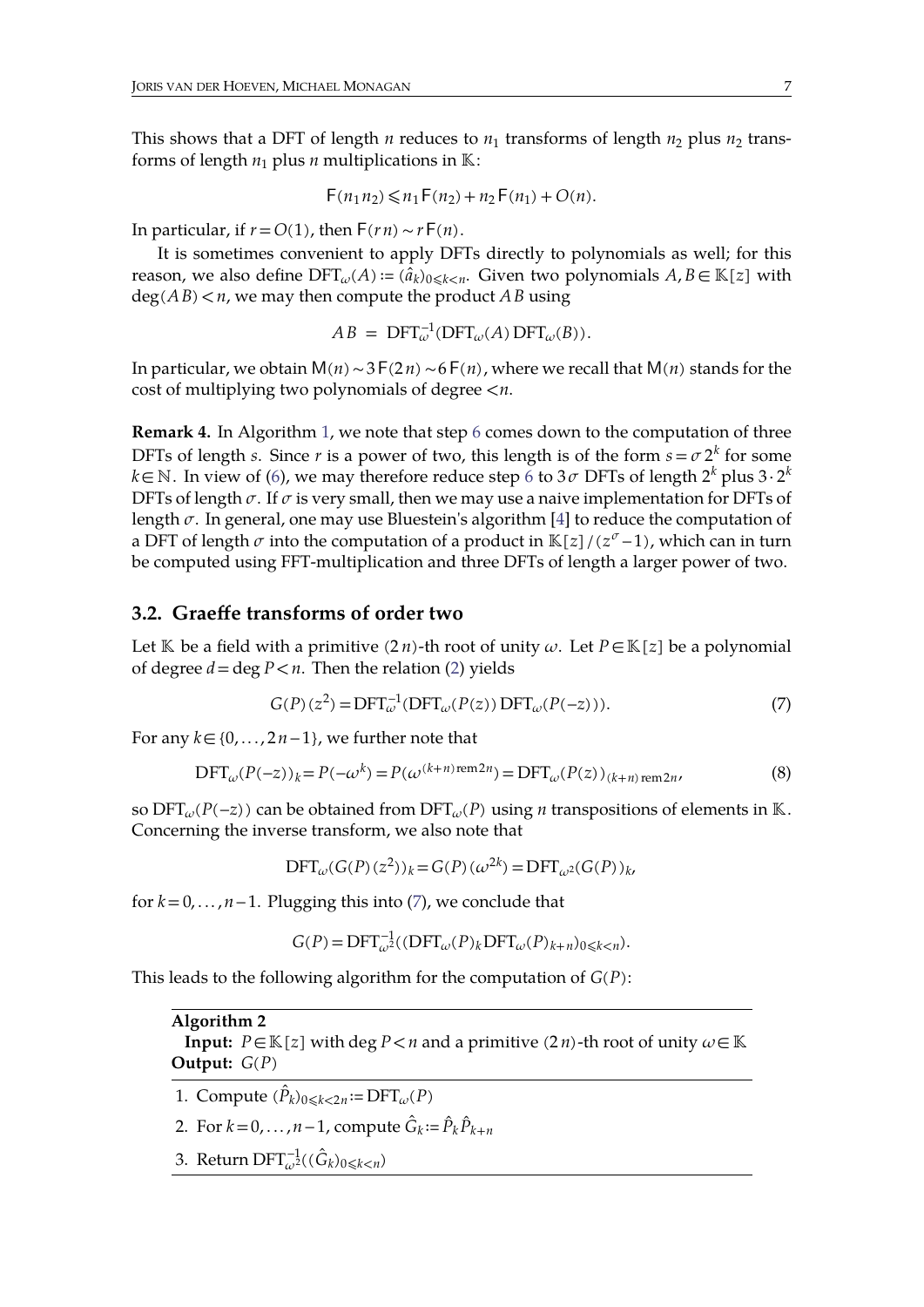PROPOSITION 5. Let  $\omega \in \mathbb{K}$  be a primitive 2*n*-th root of unity in  $\mathbb{K}$  and assume that 2 is invertible *in*  $K$ *. Given a monic polynomial*  $P \in K[z]$  *with* deg  $P < n$ *, we can compute*  $G(P)$  *in time* 

$$
G_2(n) \sim 3F(n).
$$

Proof. We have already explained the correctness of Algorithm [2.](#page-6-2) Step 1 requires one forward DFT of length  $2n$  and cost  $F(2n) = 2F(n) + O(n)$ . Step 2 can be done in linear time  $O(n)$ . Step 3 requires one inverse DFT of length *n* and cost  $F(n) + O(n)$ . The total cost of Algorithm [2](#page-6-2) is therefore  $3F(n)+O(n) \sim 3F(n)$ .

**Remark 6.** In terms of the complexity of multiplication, we obtain  $G_2(n) \sim \frac{1}{2}M(n)$ . This gives a 33.3% improvement over the previously best known bound G<sub>2</sub>(*n*)∼<sup>2</sup>/<sub>3</sub>M(*n*) that was used in [\[19](#page-22-0)]. Note that the best known algorithm for computing squares of polyno mials of degree <*n* is ~<sup>2</sup>/3M(*n*). It would be interesting to know whether squares can also be computed in time  $\sim$ <sup>1</sup>/2 M(*n*).

#### **3.3. Graeffe transforms of power of two orders**

In view of [\(4\)](#page-3-0), Graeffe transforms of power of two orders 2*<sup>m</sup>* can be computed using

<span id="page-7-2"></span><span id="page-7-0"></span>
$$
G_{2^m}(P) = (G \circ \cdots \circ G)(P). \tag{9}
$$

Now assume that we computed the first Graeffe transform  $G(P)$  using Algorithm [2](#page-6-2) and that we wish to apply a second Graeffe transform to the result. Then we note that

<span id="page-7-4"></span>
$$
\text{DFT}_{\omega}(G(P))_{2k} = \text{DFT}_{\omega^2}(G(P))_k = \hat{G}_k
$$
\n(10)

is already known for  $k = 0, \ldots, n-1$ . We can use this to accelerate step 1 of the second application of Algorithm [2.](#page-6-2) Indeed, in view of [\(6\)](#page-5-1) for  $n_1 = 2$  and  $n_2 = n$ , we have

$$
\text{DFT}_{\omega}(G(P))_{2k+1} = \text{DFT}_{\omega^2}((\omega^i G(P)_i)_{0 \leq i < n})_k \tag{11}
$$

for *k*=0,...,*n*−1. In order to exploit this idea in a recursive fashion, it is useful to modify Algorithm [2](#page-6-2) so as to include  $\text{DFT}_{\omega^2}(P)$  in the input and  $\text{DFT}_{\omega^2}(G(P))$  in the output. This leads to the following algorithm:

<span id="page-7-1"></span>**Algorithm 3 Input:**  $P \in \mathbb{K}[z]$  with deg  $P < n$ , a primitive (2*n*)-th root of unity  $\omega \in \mathbb{K}$ , and  $(\hat{Q}_k)_{0 \leq k < n} = \text{DFT}_{\omega^2}(P)$ **Output:**  $G(P)$  and  $DFT_{\alpha^2}(G(P))$ 1. Set  $(\hat{P}_{2k})_{0 \le k < n} := (\hat{Q}_k)_{0 \le k < n}$ 2. Set  $(\hat{P}_{2k+1})_{0 \le k \le n} := \text{DFT}_{\omega^2}((\omega^i P_i)_{0 \le i \le n})$ 3. For  $k = 0, \ldots, n-1$ , compute  $\hat{G}_k := \hat{P}_k \hat{P}_{k+n}$ 4. Return  $\text{DFT}_{\omega^2}^{-1}((\hat{G}_k)_{0\leqslant k < n})$  and  $(\hat{G}_k)_{0\leqslant k < n}$ 

<span id="page-7-3"></span>PROPOSITION 7. Let  $\omega \in \mathbb{K}$  be a primitive 2*n*-th root of unity in  $\mathbb{K}$  and assume that 2 is invertible in K. Given a monic polynomial  $P \in K[z]$  with  $\deg P \le n$  and  $m \ge 1$ , we can compute  $G_{2^m}(P)$  in *time*

$$
G_{2^m}(n) \sim (2m+1) F(n).
$$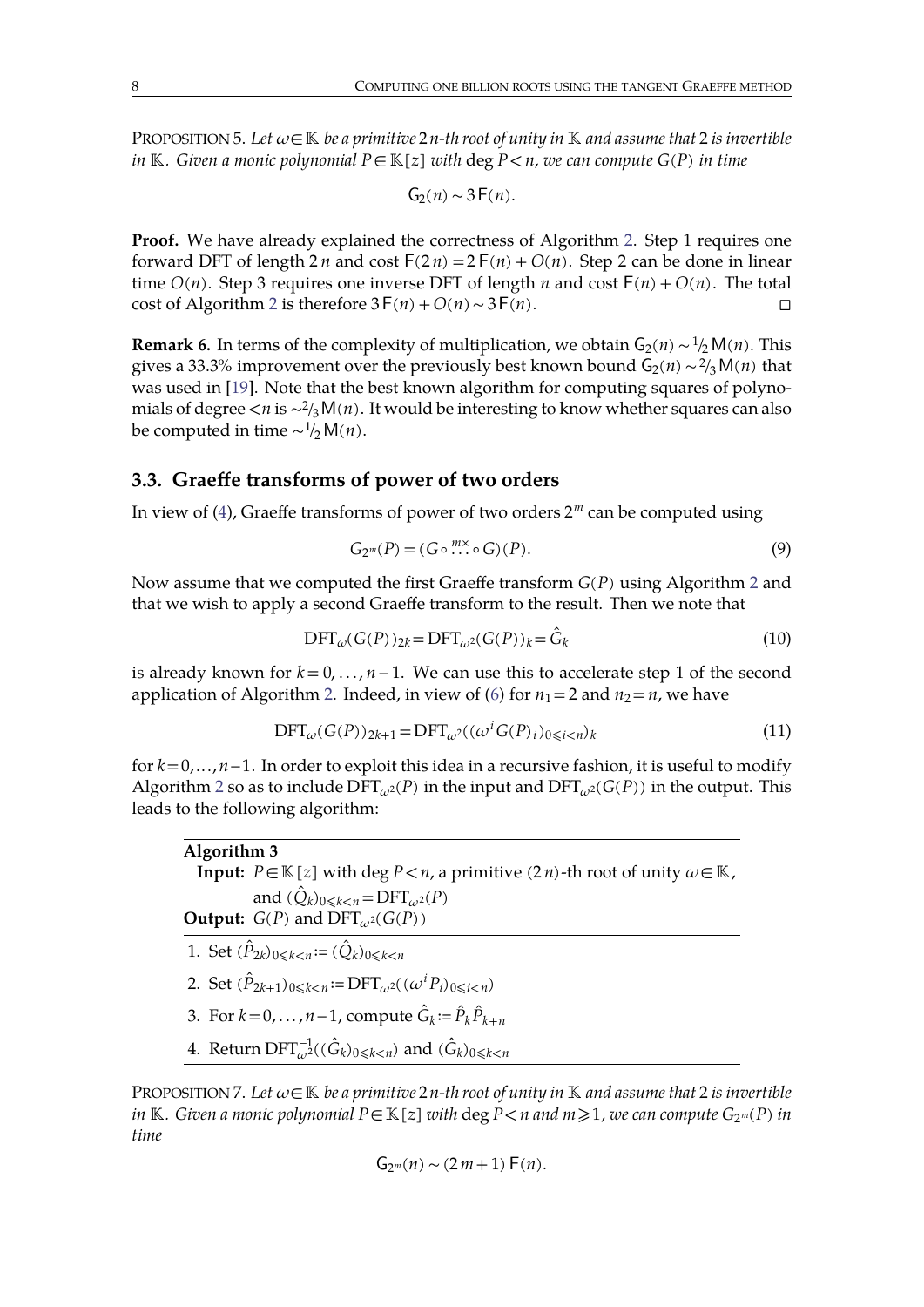**Proof.** It suffices to compute  $\text{DFT}_{\omega^2}(P)$  and then to apply Algorithm [3](#page-7-1) recursively, *m* times. Every application of Algorithm [3](#page-7-1) now takes  $2F(n) + O(n) \sim 2F(n)$  operations in K, whence the claimed complexity bound.  $\Box$ 

**Remark 8.** In [\[19\]](#page-22-0), Graeffe transforms of order 2*<sup>m</sup>* were directly computed using the formula ([9\)](#page-7-2), using ~4 *m* F(*n*) operations in K. The new algorithm is twice as fast for large *m*.

## **3.4. Graeffe transforms of arbitrary smooth orders**

The algorithms from subsections [3.2](#page-6-0) and [3.3](#page-7-0) readily generalize to Graeffe transforms of order  $r^m$  for arbitrary  $r \ge 2$ , provided that we have an  $(rn)$ -th root of unity  $\omega \in \mathbb{K}$ . For convenience of the reader, we specified the generalization of Algorithm [3](#page-7-1) below, together with the resulting complexity bounds.

**Algorithm 4 Input:**  $P \in \mathbb{K}[z]$  with deg  $P < n, r \ge 2$ , a primitive (*rn*)-th root of unity  $\omega \in \mathbb{K}$ , and  $(\hat{Q}_k)_{0 \leq k < n} = \text{DFT}_{\omega}(P)$ **Output:**  $G_r(P)$  and  $\text{DFT}_{\omega^r}(G_r(P))$ 1. Set  $(\hat{P}_{kr})_{0 \leq k < n} := (\hat{Q}_k)_{0 \leq k < n}$ 

- 2. For  $j = 1, ..., r 1$ , set  $(\hat{P}_{kr+j})_{0 \le k < n} := \text{DFT}_{\omega^r}((\omega^{ij} P_i)_{0 \le i < n})$
- 3. For  $k = 0, ..., n 1$ , compute  $\hat{G}_k := \hat{P}_k \hat{P}_{k+n} \cdots \hat{P}_{k+(r-1)n}$
- 4. Return  $\text{DFT}_{\omega^r}^{-1}((\hat{G}_k)_{0\leqslant k and  $(\hat{G}_k)_{0\leqslant k$$

PROPOSITION 9. Let  $\omega \in \mathbb{K}$  be a primitive  $(rn)$ -th root of unity in  $\mathbb{K}$ , where  $r \geq 2$  is invertible in K. Given a monic polynomial  $P \in K[z]$  with  $\deg P \le n$  and  $m \ge 1$ , we can compute  $G_{r^m}(P)$  in *time*

<span id="page-8-0"></span>
$$
G_{r^m}(n) \sim (rm+1) F(n).
$$

**Proof.** Straightforward generalization of Proposition [7.](#page-7-3) □

COROLLARY 10. Let  $\omega \in \mathbb{K}$  be a primitive  $(r_1 \cdots r_{\tau} n)$ -th root of unity in  $\mathbb{K}$ , where  $r_1 \geq 2, \ldots$ ,  $r_\tau \geqslant 2$  *are invertible in* K. *Given a monic polynomial*  $P \in K[z]$  *with* deg  $P \leq n$  *and*  $m_1,...,m_\tau \in \mathbb{N}$ ,  $w$ *e can compute*  $G_{r_{1}^{m_{1}}\cdots r_{\tau}^{m_{\tau}}}(P)$  *in time* 

$$
\mathsf{G}_{r_1^{m_1}\cdots r_\tau^{m_\tau}}(n) \sim (r_1m_1+\cdots+r_\tau m_\tau+\tau)\,\mathsf{F}(n).
$$

**Proof.** Direct consequence of ([4\)](#page-3-0). □

**Remark 11.** In our application to root finding, we are interested in the efficient com putation of Graeffe transforms of high order  $r^m$ . In terms of the size  $\log r^m$  of  $r^m$ , it is instructive to observe that the "average cost"

$$
A_{r^m}(n) = \frac{G_{r^m}(n)}{\log r^m \mathsf{F}(n)} \sim \frac{r}{\log r}
$$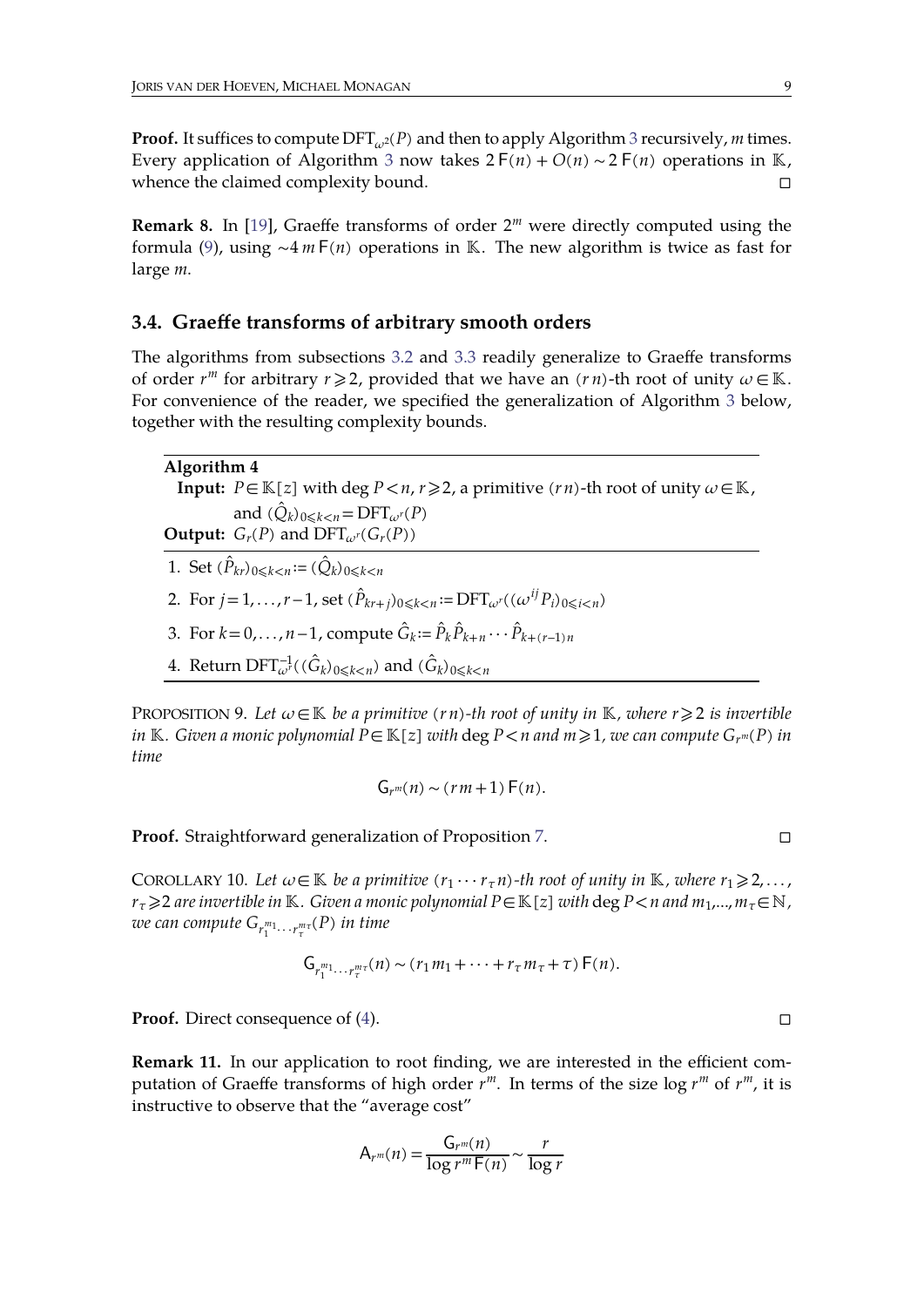is minimal for  $r=3$ . This suggests that it might be interesting to use Graeffe transforms of order three whenever possible. In the application of Algorithm [1,](#page-4-2) this would lead us to take primes of the form  $p = \sigma \cdot 2^m \cdot 3^l + 1$ , with  $\sigma$  small and  $\sigma \cdot 2^m$  close to  $d$ . This still allows us to use radix 2 FFTs, while at the same time benefitting from radix 3 Graeffe transforms.

## **3.5. Truncated Fourier transforms**

If =*<sup>q</sup>* is a fixed finite field, then DFTs are mostefficient for sizes *n* that divide *q*−1. For our root finding application, it is often convenient to take  $q = 3 \cdot 2^{30} + 1$ , in which case *n* should be a power of two or three times a power of two. The truncated Fourier transform was developed for the multiplication of polynomials such that the degree of the product does not have a nice size *n* of this type. It turns out that we may also use it forthe efficient computation of Graeffe transforms of polynomials of arbitrary degrees. Moreover, the optimizations from the previous subsections still apply.

Let us briefly describe how the truncated Fourier transform can be used for the computation of Graeffe transforms of power of two orders. With the notations from sub-sections [3.2](#page-6-0) and [3.3,](#page-7-0) we assume that  $2\,n\!=\!2^\beta$  is a power of two as well and that we wish to compute the Graeffe transform of a polynomial *P* of degree deg  $P \le t$  with  $n/2 \le t \le n$ . Let [*i*]<sub>β</sub> denote the reversal of a binary number *i*∈{0,...,2*n*-1} of β bits. For instance,  $[3]_4$  = 12 and  $[5]_6$  = 40. Then the truncated Fourier of *P* at order *T*  $\geq t$  is defined by

<span id="page-9-0"></span>
$$
\text{TFT}_{\omega,T}(P) \coloneqq (P(\omega^{[0]_\beta}), P(\omega^{[1]_\beta}), \ldots, P(\omega^{[T-1]_\beta})).
$$

It has been shown in [\[22\]](#page-22-16) that  $\tilde{P}$  ≔ TFT $_{\omega,T}(P)$  and  $P$  = TFT $_{\omega,T}^{-1}(\tilde{P})$  can both be computed in time ~(*T*/*n*)F(*n*). More generally, for direct transforms, one may compute

$$
TFT_{\omega,\Delta,T}(P) := (P(\omega^{[\Delta]\beta}), P(\omega^{[\Delta+1]\beta}), \ldots, P(\omega^{[\Delta+T-1]\beta}))
$$

in time ∼(*T*/*n*)F(*n*), whenever 0⩽Δ<Δ+*T*⩽*n*. For generalizations to arbitrary radices, we refer to [[36\]](#page-22-17).

Taking  $T = 2t$ , we note that

$$
P(\omega^{[2k+1]\beta}) = P(\omega^{[2k]\beta + n/2}) = P(-\omega^{[2k]\beta})
$$

for  $k = 0, \ldots, t-1$ . This provides us with the required counterpart of [\(8\)](#page-6-3) for retrieving TFT<sub> $\omega,2t$ </sub>(*P*(−*x*)) efficiently from TFT $_{\omega,2t}$ (*P*). The relation [\(10](#page-7-4)) also has a natural counterpart:

$$
TFT_{\omega,2t}(G(P))_k = G(P)(\omega^{[k]_{\beta}}) = G(P)(\omega^{2[k]_{\beta-1}}) = TFT_{\omega^2,t}(G(P))_k,
$$

for *k*=0, . . .,*t*−1. This leads to the following refinement of Algorithm [3:](#page-7-1)

## **Algorithm 5**

**Input:**  $P \in \mathbb{K}[z]$  with deg  $P < t \leqslant n = 2^{\beta-1}$ ,  $\overline{\phantom{a}}$ 

a primitive (2*n*)-th root of unity  $\omega \in \mathbb{K}$ , and ( $\hat{Q}_k)_{0 \leqslant k < t}$  = TFT $_{\omega^2,t}(P)$ **Output:**  $G(P)$  and  $TFT_{\omega^2,t}(G(P))$ 

- 1. Set  $(\hat{P}_k)_{0 \le k < t} := (\hat{Q}_k)_{0 \le k < t}$
- 2. Set  $(\hat{P}_{k+t})_{0 \le k < t} := \text{TFT}_{\omega, t, t}(P)$
- 3. For  $k = 0, ..., t-1$ , compute  $\hat{G}_{2k} := \hat{P}_{2k} \hat{P}_{2k+1}$
- 4. Return  $\text{TFT}_{\omega^2,t}^{-1}((\hat{G}_{2k})_{0\leqslant k and  $(\hat{G}_{2k})_{0\leqslant k$$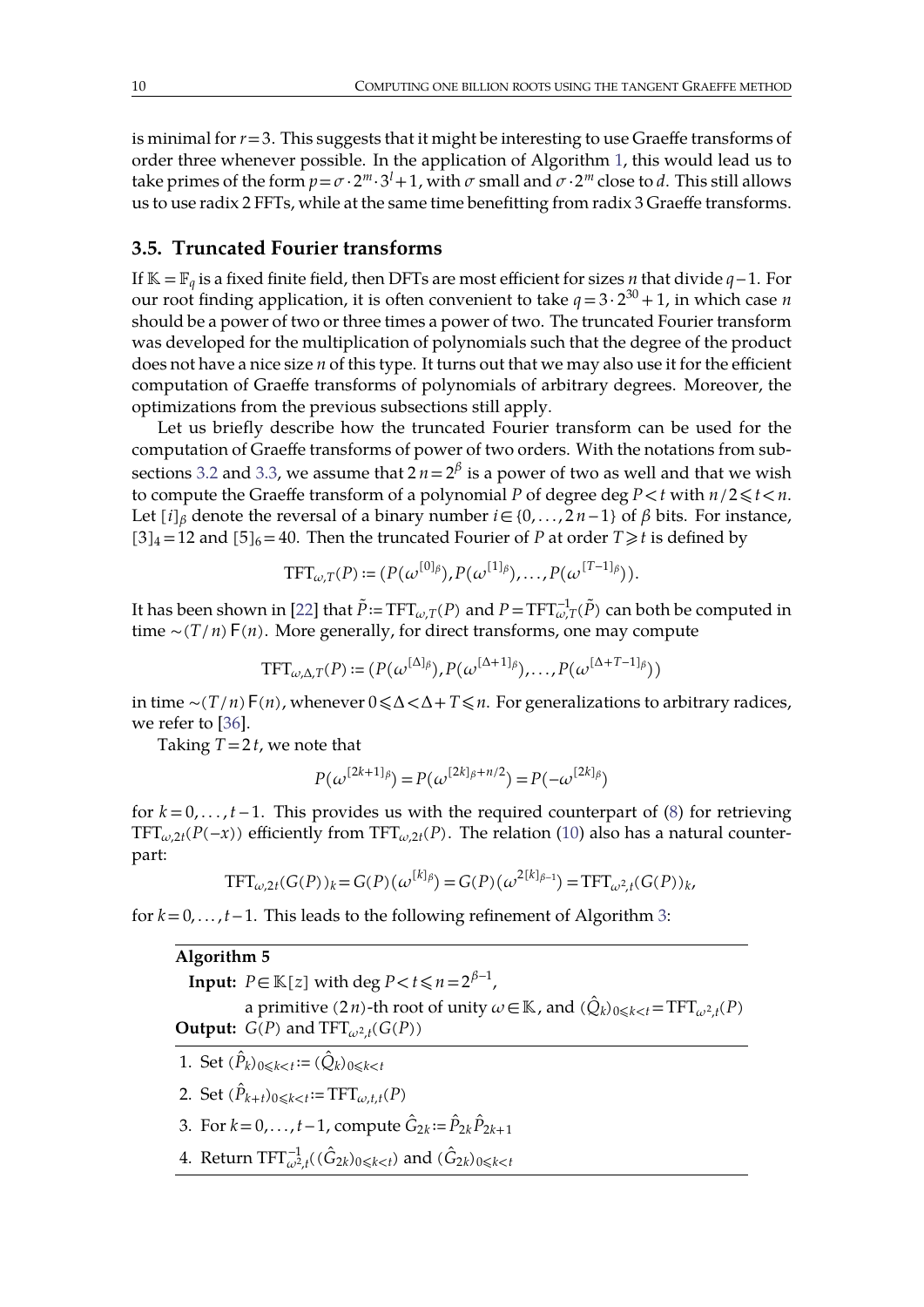<code>PROPOSITION 12. Let  $\omega \! \in \! \mathbb{K}$  be a primitive 2n-th root of unity in  $\mathbb{K}$ , where 2n = 2 $^\beta$ , and assume</code> *that* 2 *is invertible in*  $K$ *. Given a monic polynomial*  $P \in K[z]$  *with*  $n/2 ≤$  deg  $P < t ≤ n$  *and*  $m ≥ 1$ *, we can compute G*2*<sup>m</sup>*(*P*) *in time*

$$
G_{2^m}(t;n) \sim \frac{t}{n} (2m+1) F(n).
$$

**Proof.** Straightforward adaptation of the proof of Proposition [7,](#page-7-3) while using [\[22\]](#page-22-16). □

#### **3.6. Taylor shifts**

In step [3](#page-4-3) of Algorithm [1,](#page-4-2) we still need an algorithm to compute the Taylor shift  $P(z+\tau)$ . If the characteristic of  $K$  exceeds  $d$ , then it is (not so) well known [\[1,](#page-21-8) Lemma 3] that this can be done in time  $M(d) + O(n)$ , using the following reduction to a single polynomial multiplication of degree *d*:

<span id="page-10-1"></span>

| Algorithm 6<br><b>Input:</b> $P \in \mathbb{K}[z]$ of degree $d <$ char $\mathbb{K}$ and $\tau \in \mathbb{K}$ |  |
|----------------------------------------------------------------------------------------------------------------|--|
| Output: $P(z+\tau)$                                                                                            |  |
| 1. $L := 0! P_0 + 1! P_1 z + \cdots + d! P_d z^d$                                                              |  |
| 2. $\tilde{L} := z^d L(1/z)$                                                                                   |  |
| 3. $E := 1 + \tau z + \frac{1}{2!} \tau^2 z^2 + \cdots + \frac{1}{4!} \tau^d z^d$                              |  |
| 4. $\tilde{\Pi} = \tilde{L} E \text{ rem } z^{d+1}$                                                            |  |
| 5. $\Pi = z^d \tilde{\Pi}(1/z)$                                                                                |  |
| 6. Return $\frac{1}{0!}\Pi_0 + \frac{1}{1!}\Pi_1 z + \cdots + \frac{1}{4!}\Pi_d z^d$                           |  |

It is interesting to observe that Taylor shifts can still be computed in time  $O(M(d))$  in small characteristic, as follows:

**Algorithm 7 Input:**  $P \in \mathbb{K}[z]$  of degree  $d \geq p$  = char  $\mathbb{K} > 0$  and  $\tau \in \mathbb{K}$ **Output:**  $P(z+\tau)$ 1. Define  $z_i = z^{p^i}$  for  $i = 0, \ldots, k$  where  $k = \lfloor \log d / \log p \rfloor$ 

- 2. Rewrite  $P = \hat{P}(z_0, \ldots, z_k) \in \mathbb{K}[z_0, \ldots, z_k]$  with deg<sub>*z*</sub></sub> $P < p$  for  $i = 0, \ldots, k-1$
- 3. For  $i = 0, ..., k$ , replace  $\hat{P} := \hat{P}(z_0, ..., z_{i-1}, z_i + \tau^{p^i}, z_{i+1}, ..., z_k)$
- <span id="page-10-0"></span>4. Return  $\hat{P}\big(z, z^p, \ldots, z^{p^k}\big)$ *<sup>k</sup>*

#### **3.7. Comparison with Cantor–Zassenhaus' algorithm**

We give a theoretical comparison of Algorithm [1](#page-4-2) with the Cantor–Zassenhaus algorithm  $[8]$  $[8]$ , where both algorithms have been optimized in the "FFT model"  $[44]$ . For this comparison, it is convenient to replace the "worst case" heuristic **H** by a more empirical assumption. More precisely, if we take  $s \geq \lambda d$  for  $\lambda \geq 1$ , then the expected proportion of single roots is  $e^{-1/\lambda}$  (see e.g. [\[23\]](#page-22-18)). This expected proportion is indeed observed in practice: see Table [3](#page-19-0). In Algorithm [1,](#page-4-2) we took  $\lambda = 4$ .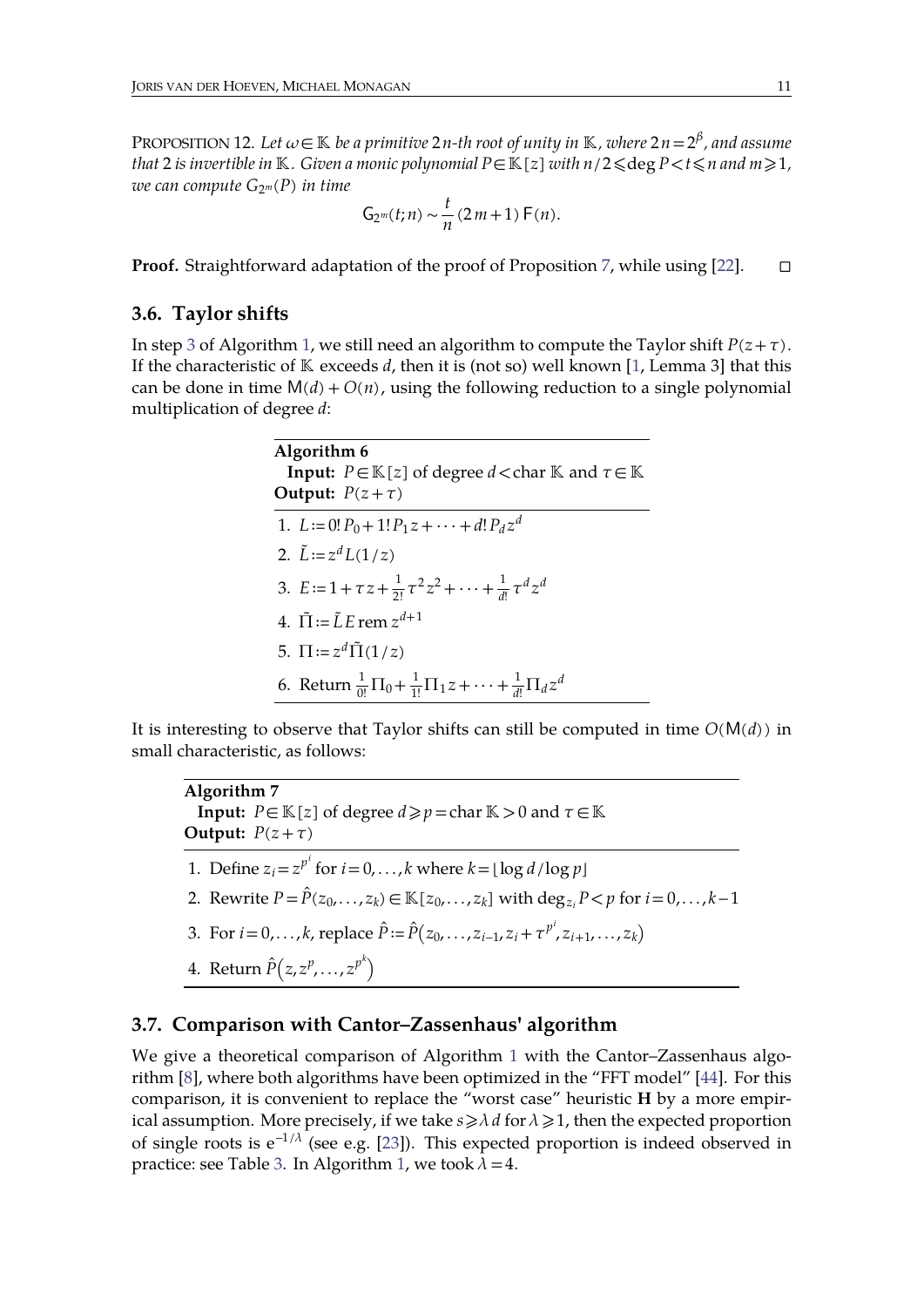PROPOSITION [1](#page-4-2)3. *Consider Algorithm* 1 *with the modification that we take*  $s \geq \lambda d$  *instead of*  $s \geq 4$ *d* for some fixed  $\lambda \geq 1$  $\lambda \geq 1$ . Then the expected cost of Algorithm 1 is bounded by

<span id="page-11-2"></span><span id="page-11-0"></span>
$$
\left(\frac{1}{3}e^{1/\lambda}\log_2(\frac{p}{s}) + \frac{1}{4}\log_2 d + O(1)\right) \mathsf{M}(d). \tag{12}
$$

**Proof.** We first analyze the cost of step [9.](#page-4-4) Let  $T(k)$  be the cost of the polynomial multiplications in the product tree algorithm, where *k* is the size of *S*. Exercise 10.3 of [\[17\]](#page-22-19) shows that  $T(k) < \frac{1}{2}M(k) \log k + O(k \log k)$ . The recurrence for  $T(k)$  is  $T(k) = 2T(k/2) +$  $M(k/2)$  for  $k>1$  and  $T(1)=0$ . Solving this recurrence while using the assumption that  $M(k) / (k \log k)$  is non-decreasing yields  $T(k) = \frac{1}{4} M(k) \log_2 k + O(M(k))$ . Now let  $k_1,...,k_\ell$  be the successive sizes of *S* for the recursive calls of the algorithm, so that  $k_1 + \cdots + k_\ell = d$ . Thus the cost of all executions of step [9](#page-4-4) is  $T(k_1) + \cdots + T(k_\ell)$ . Using again that  $M(k) / (k \log k)$ is non-decreasing, we have  $T(k_1) + \cdots + T(k_\ell) \leq T(d) = \frac{1}{4}M(d) \log_2 d + O(M(d)).$ 

Let us next analyze the cost of the other steps until step [10](#page-4-5) inclusive, but without the recursive calls in step [11.](#page-4-6) Set  $N := \log_2((p-1)/s)$ .

- To compute  $P(z + \tau)$  in step [3](#page-4-3) costs  $O(M(d))$ ; using [\[1](#page-21-8), Lemma 3].
- Step 4 takes  $O(d)$  to compute  $(P^*)'(z)$ .
- By Proposition [7,](#page-7-3) step [5](#page-4-0) costs  $(2N+1) F(d) + O(d)$ , which is equivalent to  $\frac{1}{3} N M(d)$ .
- Step [6](#page-4-1) is  $O(M(s)) = O(M(d))$  using [\[4\]](#page-21-7).
- The division  $P/Q$  in step [10](#page-4-5) is  $O(M(d))$  using fast division [[17\]](#page-22-19).

Altogether, the cost of these steps is  $\left(\frac{1}{3}\log_2(\frac{p}{s}) + O(1)\right) \mathsf{M}(d)$ .

We now need to account for the cost of the recursive calls in step [11.](#page-4-6) For  $s \ge \lambda d$  the tangent Graeffe algorithm will, under our hypothesis, on average, obtain at least  $\mathrm{e}^{-1/\lambda}$  of the roots in each recursive call, leaving slightly less than  $ε:=1-e^{-1/λ}$  of them to be found. Since  $\sum_{i=0}^{\infty} \varepsilon^{i} = \frac{1}{1-\varepsilon} = e^{1/\lambda}$  $\sum_{i=0}^{\infty} \varepsilon^{i} = \frac{1}{1-\varepsilon} = e^{1/\lambda}$  $\sum_{i=0}^{\infty} \varepsilon^{i} = \frac{1}{1-\varepsilon} = e^{1/\lambda}$  and  $M(d) \log d$  is non-decreasing, the total cost of Algorithm 1 is therefore as claimed.  $\Box$ 

<span id="page-11-1"></span>**Remark 14.** In the asymptotic region where  $\log d = o(\log p)$ , the bound [\(12\)](#page-11-0) reduces to  $(1/3e^{1/\lambda} + o(1)) \log_2(\frac{p}{s}) M(d)$ . Since we may pick  $\lambda$  as large as we want, the complexity of Algorithm [1](#page-4-2) is then bounded by  $(\frac{1}{3} + \epsilon) \log_2(\frac{p}{2d}) M(d)$  for any  $\epsilon > 0$ .

Assume from now on that we are in the asymptotic region where  $\log d = o(\log p)$ . Then Remark [14](#page-11-1) shows that the cost of the tangent Graeffe method is  $(\frac{1}{3} + \epsilon) \log_2(\frac{p}{2d}) M(d)$ for any  $\epsilon > 0$ . The bottleneck of Cantor–Zassenhaus' algorithm in this region is modular exponentiation, which accounts for a total cost of  $O(M(d) \log p \log d)$  [\[17\]](#page-22-19). We wish to determine the constant factor in order to give an accurate comparison between the two algorithms. Given polynomials  $S, P \in \mathbb{F}_p[z]$  with deg  $S <$  deg  $P = d$ , one modular exponentiation does  $log_2(p/2)$  modular squarings

*R*≔*S* <sup>2</sup> rem *P*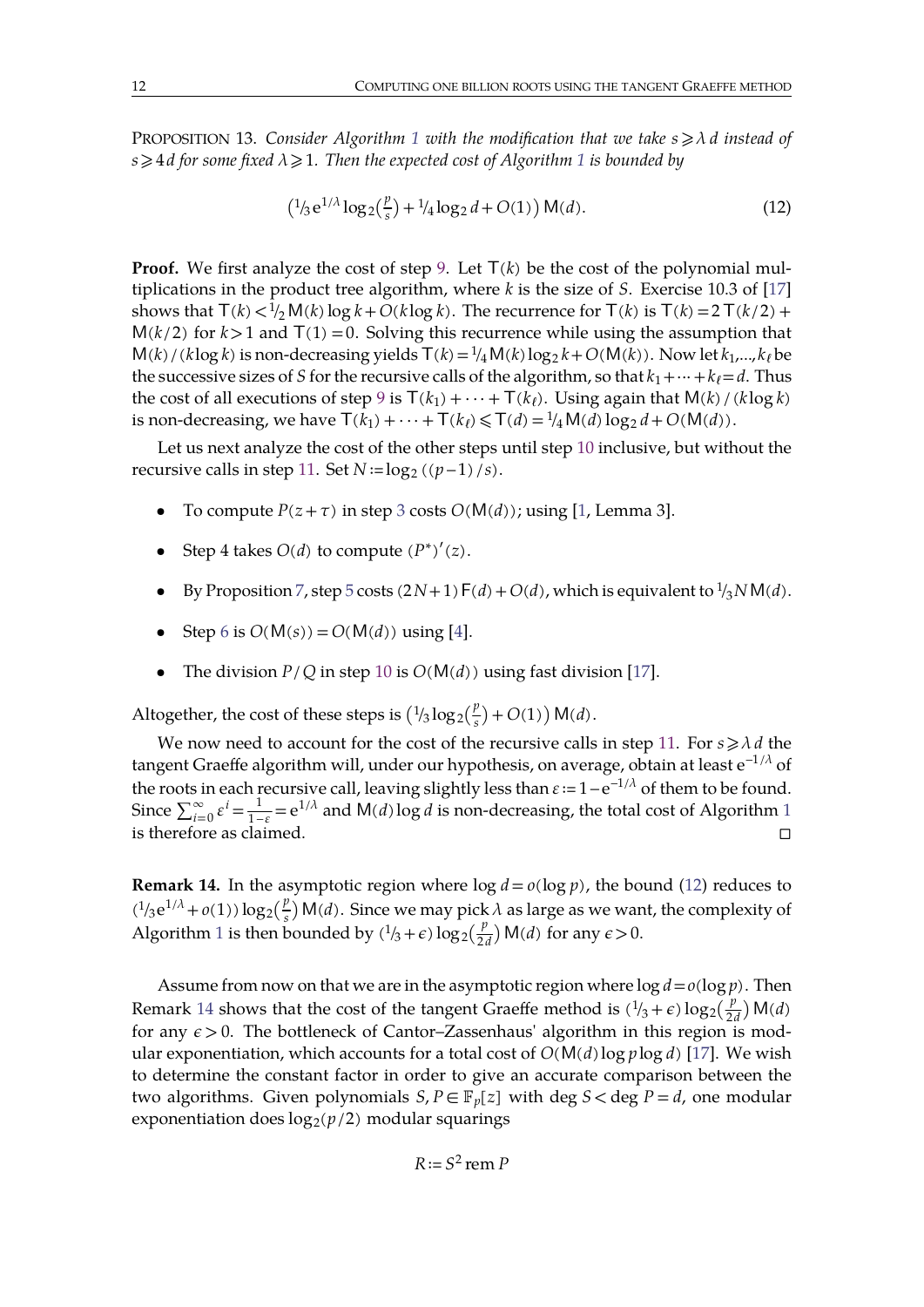in a loop. However, in the first few iterations, the degree of  $S^2$  is less then  $P$  so no division is needed. The number of steps with divisions is  $\log_2 (p/(2d))$ . Using fast division [\[17\]](#page-22-19), the remainder *R* can be computed with two multiplications of size *d* assuming the required inverse of  $\tilde{P}$ , the reciprocal of  $P$ , is precomputed. In the FFT model, one forward transform of *S* may be saved and the forward transform of the inverse of  $\tilde{P}$  may be cached [\[44\]](#page-23-2). This costs  $7F(n) + O(n)$ , i.e. at least ∼<sup>7</sup>/<sub>3</sub>M(*d*) + *O*(*d*), since *n* ≥ 2*d*−1. The cost of the top-level modular exponentiation is therefore equivalent to  $\frac{7}{3}M(d)\log_2\left(\frac{p}{2d}\right)$ . Using a similar recursion as for  $T$  in the proof of Proposition [13,](#page-11-2) the total cost of all modular compositions in CZ is equivalent to  $\frac{7}{6}$ M(*d*) log<sub>2</sub> (*p*/(2*d*)) log<sub>2</sub> *d* (strictly speaking, this is really an upper bound; but we indeed obtain an equivalence for common values of M(*d*), such as *c d* log *d* or *c d* log *d* log log *d*). Altogether, this means that the tangent Graeffe algorithm is about  $\frac{7}{2} \log_2 t$  times faster than Cantor–Zassenhaus.

**Remark 15.** In practice, we often have  $\log p \le \log d$ , and the complexity of Cantor–Zassenhaus also involves another *O*(M(*d*) log <sup>2</sup> *d*) term due to gcd computations. The corre sponding constant factor is fairly high, which makes the tangent Graeffe algorithm even more favorable in this asymptotic region.

## <span id="page-12-0"></span>**4. IMPLEMENTING THE TANGENT GRAEFFE ALGORITHM**

For our implementation, we have been pursuing three goals. We first wanted to reimple ment the tangent Graeffe algorithm from scratch using FFT-based polynomial arithmetic and compare it with a good implementation of the Cantor–Zassenhaus algorithm. Second, we wanted to factor a polynomial of degree  $10^9$ . For this, it is important to consider space efficiency. Third, we wanted to parallelize the tangent Graeffe algorithm for a multi core computer. Unlike the Cantor–Zassenhaus algorithm, the tangent Graeffe algorithm is gcd-free which makes it easier to parallelize. We first tried parallelizing only the FFTs that appear in steps [3](#page-4-3), [5,](#page-4-0) [6,](#page-4-1) [9,](#page-4-4) and [10](#page-4-5) of Algorithm [1](#page-4-2) to see if this alone is sufficient to obtain good parallel speedup. It isn't.

Our main practical challenge is, however, space, not time. For a 64 bit prime *p*, and an input polynomial of degree  $10^9$ , the input polynomial and output roots alone need 16 gigabytes of storage. Our first implementation exceeded the virtual memory of our machine which has 128 gigabytes of RAM plus 240 gigabytes of SSD swap space.

To reduce space we use in-place algorithms. In-place algorithms do not allocate new space (memory). They work in the input and output space and we allow them to be given additional working space. To parallelize a recursive in-place algorithm, we must partition the input, output and the temporary memory (if any) for recursive parallel calls. Our design is such that the space used does not increase with more cores. We refer the reader to Giorgi, Grene and Roche [\[18\]](#page-22-20) for examples of in-place serial algorithms in com puter algebra and a bibliography.

## **4.1. Parallelizing the FFTs**

Number theoretic FFTs over  $\mathbb{F}_p$  were first introduced by Pollard [\[40\]](#page-22-21). Let us first explain how we parallelized such FFTs using Cilk C. The strategy is classical, but it is convenient to detail it here, since we use the same strategy for parallelizing the other steps in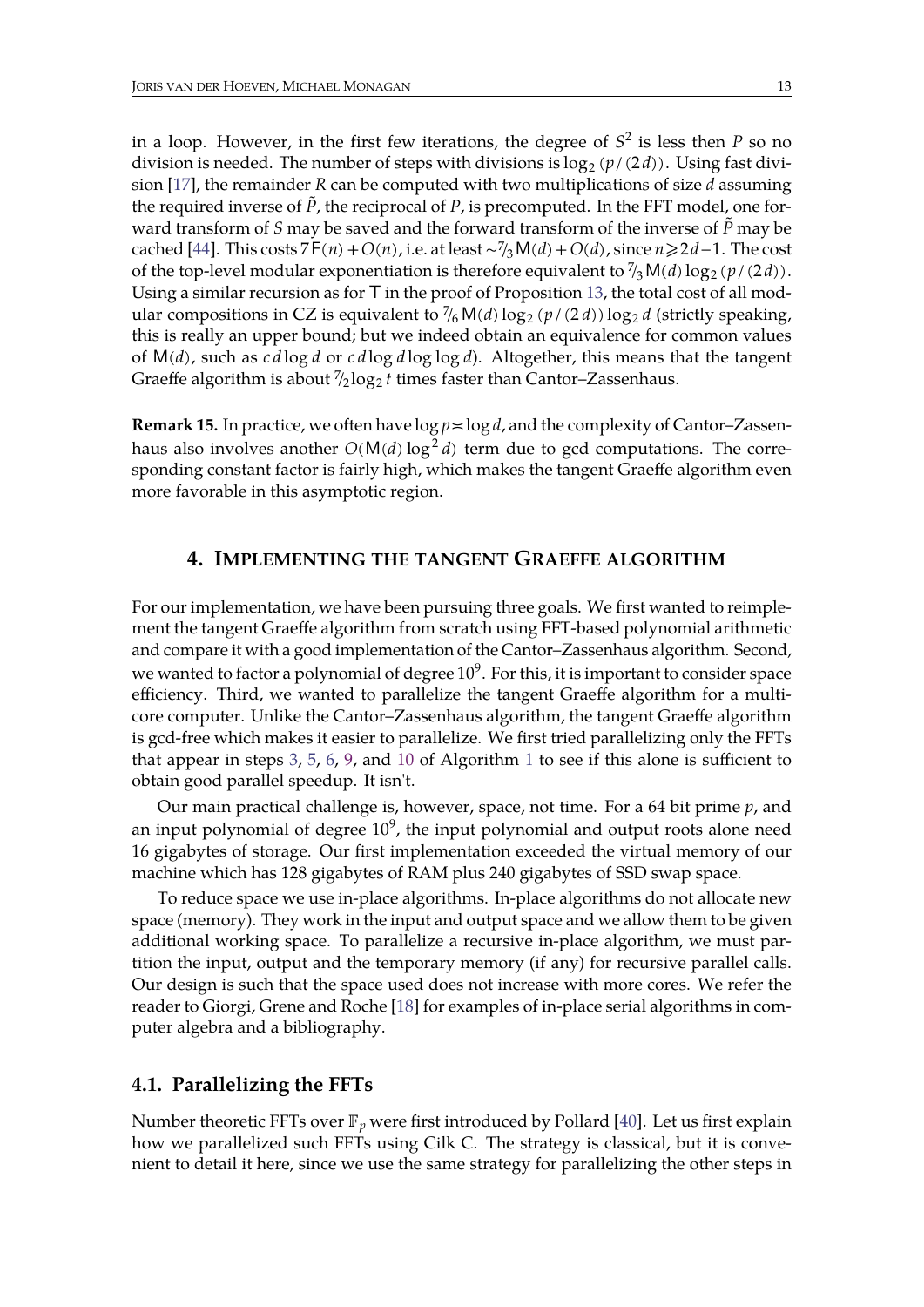```
void fft1( LONG *A, LONG n, void fft2( LONG *A, LONG n,
  LONG *W, LONG p ) { LONG *W, LONG p ) {
                               LONG i, n2, s, t;
  \qquad \qquad \text{if( n==1 ) return;}\\qquad \qquad \qquad \text{if( n==1 ) return;}\\if( n==2 ) { if( n==2 ) {
    s = addmod(A[0], A[1], p); s = addmod(A[0], A[1], p);t = submod(A[0], A[1], p); t = submod(A[0], A[1], p);
    A[0] = s; A[1] = t; A[0] = s; A[1] = t;return; return; return;
  } }
  n2 = n/2; n2 = n/2;
  fft1( A, n2, W+n2, p ); for( i=0; i<n2; i++ ) {<br>fft1( A+n2, n2, W+n2, p ); s = addmod(A[i],A[n2
  fft1( A+n2, n2, W+n2, p );<br>for( i=0; i<n2; i++ ) {<br>t = \text{submod}(A[i], A[n2+i], p);t = \text{submod}(A[i], A[n2+i], p);s = A[i]; A[i] = s;t = \text{mulmod}(W[i], A[n2+i], p); A[n2+i] = \text{mulmod}(t, W[i], p);A[\quad i] = addmod(s,t,p);A[n2+i] = submod(s,t,p); fft2(A, n2, W+n2, p);
  } \text{fft2}( \text{A+n2}, \text{ n2}, \text{ W+n2}, \text{ p });return; return;
} }
```
<span id="page-13-0"></span>**Figure 1.** C code for two FFTs over *p*.

Algorithm [1](#page-4-2). Cilk [\[16\]](#page-22-22) was designed to support the parallelization of recursive divide and conquer algorithms like the FFT for multi-core computers. To parallelize recursive algorithms using Cilk we first modify the code so that the memory locations that are updated in the recursive calls do not overlap.

Figure [1](#page-13-0) shows our sequential C code for two radix 2 FFTs that we use. In the ver nacular fft1 is known as the "decimation-in-time" FFT and fft2 as the "decimationin-frequency" FFT. We refer the reader to Chu and George [[9\]](#page-21-9) for a discussion of the two FFTs. We note that Geddes, Czapor, and Labahn present only fft1 in their book on computer algebra [\[10\]](#page-21-10), whereas von zur Gathen and Gerhard present only fft2 [\[17\]](#page-22-19).

In the code in Figure [1,](#page-13-0) LONG is a macro for long long int, a 64 bit signed integer. The C functions addmod, submod, mulmod implement  $+$ ,  $-$ ,  $\times$  in  $\mathbb{F}_p$  respectively for  $1 < p < 2^{63}$ . For multiplication in  $\mathbb{F}_p$  we use Roman Pearce's implementation of Möller and Granlund [\[38\]](#page-22-23). The input array *A* of size *n* is the main input to and output from the FFT. The input *W* is an array of size *n* containing powers of  $\omega$ , a primitive *n*-th root of unity in  $\mathbb{F}_p$ . We precompute

$$
W = [1, \omega, \omega^2, \ldots, \omega^{\frac{n}{2}-1}, \quad 1, \omega^2, \omega^4, \ldots, \omega^{\frac{n}{2}-2}, \quad 1, \omega^4, \omega^8, \ldots, \omega^{\frac{n}{2}-4}, \quad \ldots, 1, 0].
$$

Precomputing *W* saves asymptotically half of the multiplications in the FFT. For  $n=2^k$ , *k*  $\frac{1}{2}$ fft1 and fft2 both do  $(k-1)\frac{n}{2}$  multiplications. Duplicating of powers of  $\omega$  means all recursive calls in fft1 and fft2 access *W* sequentially.

Codes like these where the recursive calls update separate parts of the array *A* are easy to parallelize using Cilk. To parallelize fft1 in Cilk C we first make a new subroutine fft1cilk which executes the two recursive calls in parallel. In Figure [2](#page-14-0) the two Cilk spawn directives do this. For small *n* we do not want to start two new processes because of the cost of process management overhead. Thus for  $n \leqslant 2^{15}$ , fft1cilk calls fft1 which runs sequentially.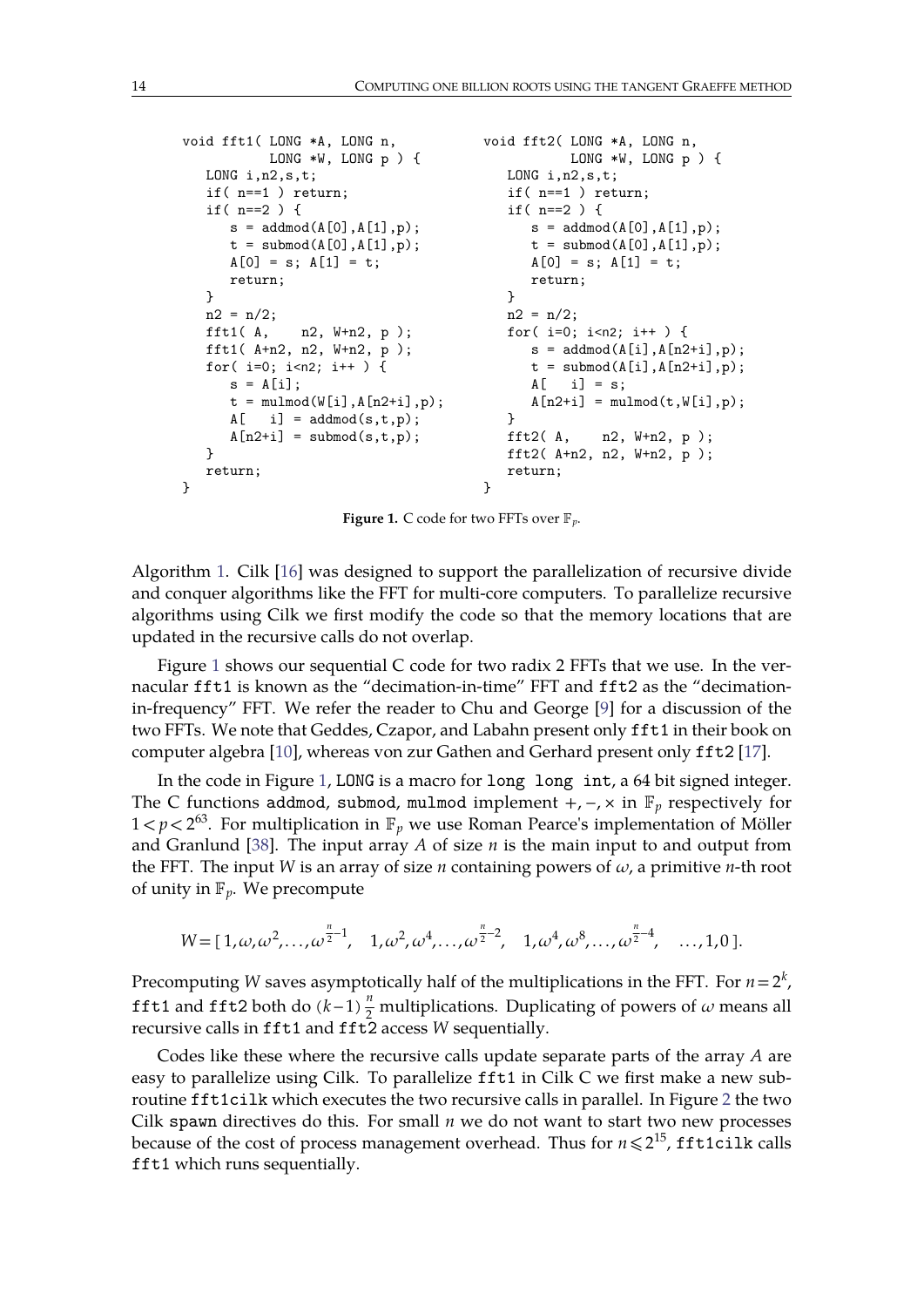```
cilk void block1( LONG n2, LONG *A, LONG b, LONG W, LONG p ) {
  LONG i,s,t;
  for(i=0; i<b; i++) {
     s = A[i];t = \text{mulmod}(W[i], A[n2+i], p);
     A[ i] = addmod(s,t,p);
     A[n2+i] = submod(s,t,p);}
  return;
}
#define B 65536
#define FFTCUTOFF 32768
cilk void fft1cilk( LONG *A, LONG n, LONG *W, LONG p ) {
  LONG q,r,i;
  if( n<=FFTCUTOFF ) { fft1(A,n,W,p); return; }
  spawn fft1cilk(A, n2, W+n2, p);
  spawn fft1cilk( A+n2, n2, W+n2, p );
  sync; // wait for the two fft1cilk calls to finish
  n2 = n/2; q = n2/B; r = n2-q*B;
  for(i=0; i< q; i++) spawn block1(n2, A+i*B, B, W+i*B, p);
   if( r>0 ) spawn block1( n2, A+q*B, r, W+q*B, p );
  sync; // wait for all blocks to complete
  return;
}
```
<span id="page-14-0"></span>**Figure 2.** Cilk C code for parallelizing fft1

To obtain good parallel speedup we also need to parallelize the for loop in fft1 because it does  $\frac{n}{2}$  multiplications out of a total of  $(k-1)\frac{n}{2}$  multiplications. We do this by executing large contiguous blocks of the loop in parallel. We could use Cilk's par allel for loop construct cilk\_for and let Cilk determine what block size to use but this does not allow us to tune the block size for best performance. Instead we choose a block- size B and parallelize the loop explicitly as shown in Figure [2.](#page-14-0) To get best performance, we reduced B until the Cilk process overhead takes more than 1% say of the total time

for the FFT. This yields good parallel speedup for many cores when *n* is large.<br>An alternative way to parallelize an FFT is to use a recursive FFT for creating parallel tasks for large *n* as we have but use a non-recursive FFT for smaller *n*. These and other strategies for parallelizing the FFT for multi-core computers are discussed in [\[9,](#page-21-9) [13\]](#page-21-11).

#### **4.2. Step 4: the Taylor shift**

Steps 1, 2, 3, 5, and 6 of Algorithm [6](#page-10-1) require *O*(*d*) time. Steps 3 and 6 involve *d*−1 inverses in  $\mathbb{F}_p$  which, because they require many divisions, are relatively very expensive. All the inverses can be replaced with multiplications as follows. After computing *d*! in step 1, we compute the inverse finv=(*d*!)<sup>-1</sup>. For steps 3 and 6, we run the loop backwards and multiply by *i* to get the next inverse as follows.

for( i=d; i>1; i-- ) {  $Pi[i] = \text{mulmod}(Pi[i], \text{finv}, p)$ ; finv =  $\text{mulmod}(finv, i, p)$ ; }

We parallelized only the polynomial multiplication *LE* in step 4. To multiply two polynomials of degree at most *d* our FFT multiplication needs three arrays *A*, *B*, and *W* of size *n* where  $n = 2^k$  satisfies  $2d < n \leq 4d$ .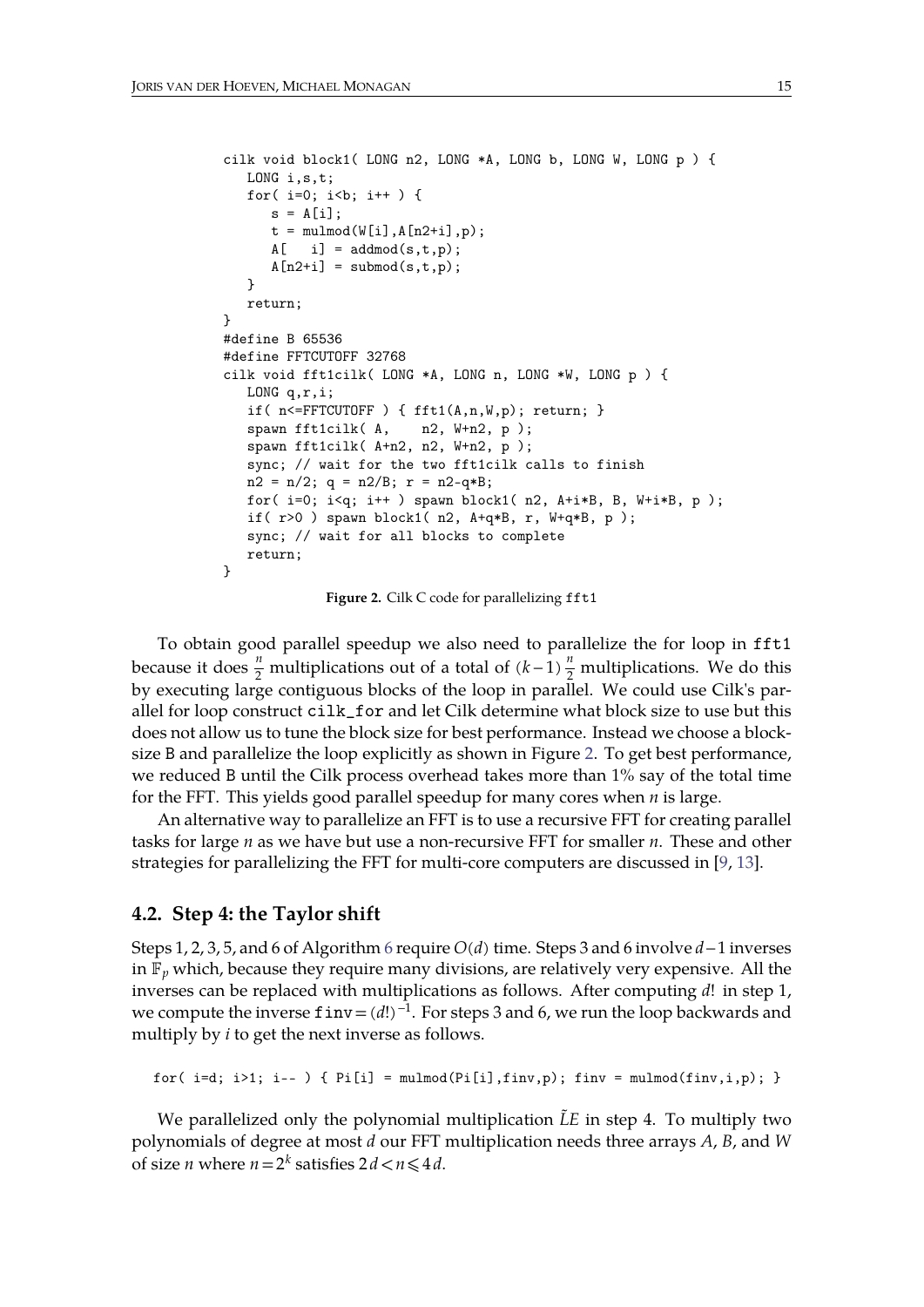The data in Table [4](#page-19-1) shows that the best parallel speedup for step 3 is 4.12. A factor of 4.12 on 10 cores is not very good and due to the fact that we did not paralellize steps 1, 3 and 6 which involve 2*d*, 3*d* and 2*d* multiplications in  $\mathbb{F}_v$ , respectively. We did not do this because computing  $P(z+\tau)$  is not a bottleneck of Algorithm [1](#page-4-2).

Of course, it is possible to paralellize steps 1, 3 and 6. For *q* blocks of size *B* we would need to compute the factorials  $F = [B!/(2B)!,(3B)!,...,(qB)!]$  in parallel. We could do this by first computing *q* partial products [  $B!$ ,  $\prod_{k=B+1}^{2B}k$ ,  $\prod_{k=2B+1}^{3B}k$ ,  $\ldots$ ,  $\prod_{k=qB+1}^{d}k$  ] in parallel and then compute *F*. Now we can execute step 1 in *q* blocks in parallel. Next we would compute the inverses of *F* so we can execute steps 3 and 6 in parallel.

## **4.3. Step [5:](#page-4-0) the tangent Graeffe loop**

Step [5](#page-4-0) of Algorithm [1](#page-4-2) is the main computation in Algorithm [1.](#page-4-2) It has complexity  $NO(M(d)) = O(M(d) \log (p/s))$ . We successfully parallelized the FFTs and all  $O(d)$  loops in blocks except the following data movement:

for( i=0;  $i < n/2$ ;  $i + +$  )  $A[i] = A[2 * i]$ ; // compress for( i=0;  $i$  <n/2;  $i$  ++ ) A[n/2+i] = A[i]; // duplicate

We tried parallelizing the above code by moving the even entries of A into a temporary array *T*, in blocks, in parallel, then copying them back to *A*, twice, in blocks, in parallel. On 6 cores, the parallel code is slower than the serial code so we have left this pure data movement not parallelized.

## **4.4. Step [6:](#page-4-1) parallelizing the evaluations**

Each of the three evaluations  $A(\omega^i)$ ,  $A'(\omega^i)$  and  $B(\omega^i)$  for  $0\!\leqslant\! i\!<\!s$  in step [6](#page-4-1) of Algorithm [1](#page-4-2) can be done using the Bluestein transform [[4\]](#page-21-7) in  $O(M(s)) = O(M(d))$  time. Although step [6](#page-4-1) does not dominate the time complexity it needs the mostspace. We need at least 3*s* units of storage to store the values of  $A(\omega^i)$ ,  $A'(\omega^i)$  and  $B(\omega^i)$ . For  $p = 5 \times 2^{55} + 1$  and  $d =$ 10<sup>9</sup>, the requirement 4 $d \leqslant s < 8d$  implies  $s = 5 \times 2^{30}$ . This is 120 gigabytes. We chose to save half of this by choosing  $2d \leq s \leq 4d$  instead. This increases the time a little (see Table [3\)](#page-19-0) because we obtain a smaller portion of the roots at each recursive call of Algorithm [1.](#page-4-2)

The Bluestein transform does one multiplication of two polynomials of degree *s* plus  $O(s)$  work. For a multiplication of degree  $s$  we need an FFT of size  $n\!=\!2^k\!>\!2\,s$  and our FFT uses  $3\,n$  units of temporary storage. For  $p = 5 \times 2^{55} + 1$ ,  $d = 10^9$  and  $s = 5 \times 2^{29}$ we have  $n = 2^{33}$  so we need 192 gigabytes. We do not evaluate of  $A(z)$ ,  $A'(z)$  and  $B(z)$ in parallel as that would triple the 192 gigabytes to 576 gigabytes.

For  $p = r2^k + 1$  with *r* small, because  $s = r2^j$  for some *j*, we can save time and space by applying [\(6\)](#page-5-1). We do 2 *<sup>j</sup>* DFTs of size *r*, in blocks, in parallel, then *s* multiplications by powers of  $\omega$ , in blocks in parallel, followed by  $r$  FFTs of size  $s/r$  which we do in parallel. This reduces the time for an evaluation by a factor between 6 and 12 since we replace 3 FFTs of size *n* where  $2s < n \leq 4s$  by *r* FFTs of size  $s/r$  which is equivalent to one FFT of size *s*.

We need an additional *s* units of storage for storing the *r* inputs of size 2 *<sup>j</sup>* for the *r* FFTs and an additional *s*/*r* units for the required *W* array. Thus applying [\(6\)](#page-5-1) reduces the temporary storage needed from 3 *n* units to  $s + s/r$  units. For  $p = 5 \times 2^{55} + 1$  and  $d = 10^9$ , , where  $\mathcal{L}$ with  $s = 5 \times 2^{29}$ , this is  $8(s + s/r) = 24$  gigabytes of temporary storage instead of 192 gigabytes.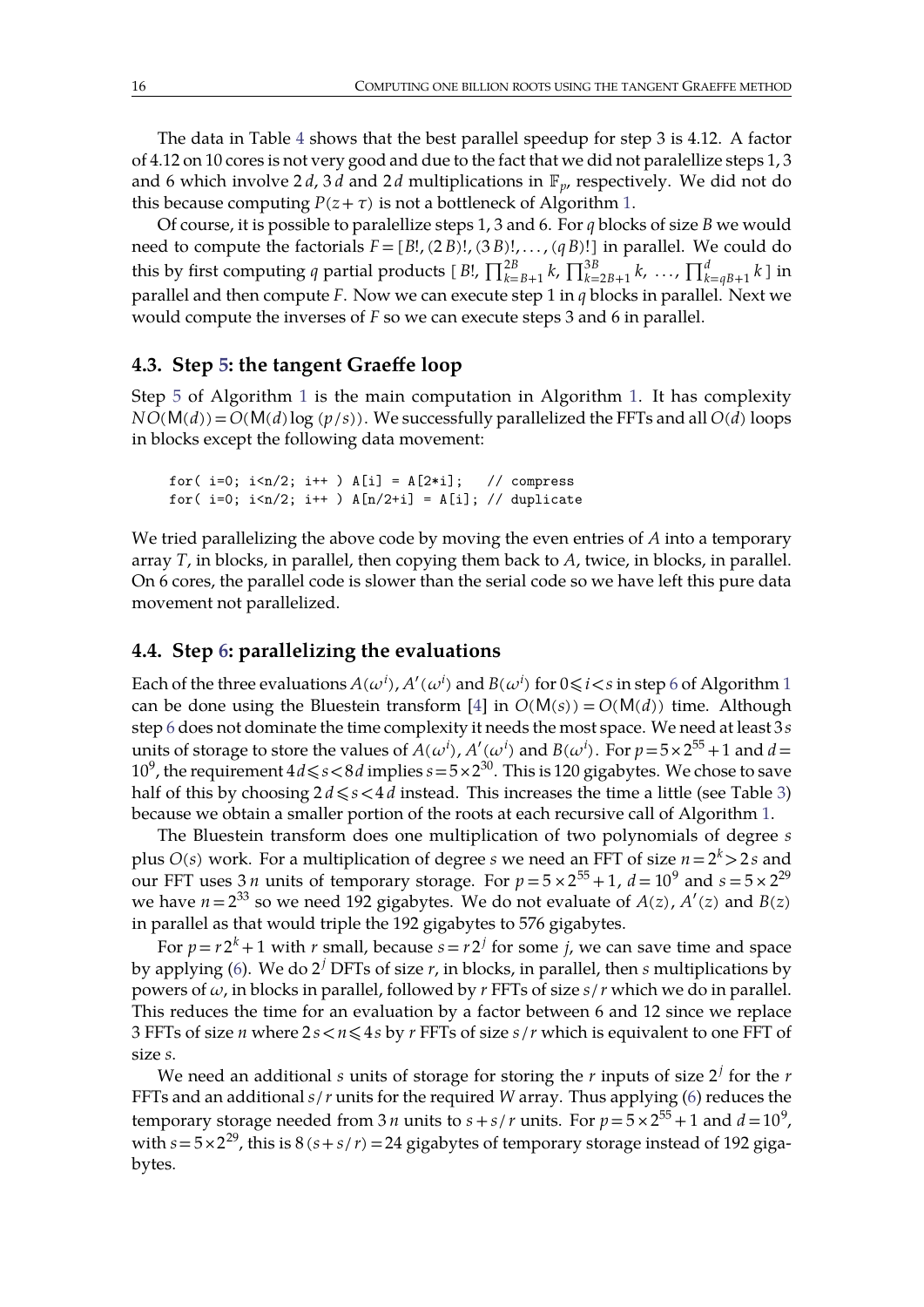We can now state the total storage needed by our implementation of Algorithm [1.](#page-4-2) We need to store the input *P*(*z*) of degree *d* and an array of size *d* for the output roots *S*. We need space for three temporary polynomials of degree *d*. Including the memory for step [6,](#page-4-1) our implementation uses  $5d+4+3s+s+s/r$  units, which, for  $p\!=\!52^{55}\!+\!1$ ,  $d\!=\!10^9$ 9 and  $s = 5 \times 2^{29}$  is 121 gigabytes.

#### **4.5. Step [9:](#page-4-4) parallelizing the product tree multiplication algorithm**

In step [9](#page-4-4) we need to expand the polynomial  $Q = \prod_{\alpha \in S} (z - \alpha)$ . Let  $n = |S|$  and suppose *S* is stored in an array of size *n* and *Q* in an array of size  $n + 1$ . We can compute *Q* in *O*(M(*n*) log *n*) using fast multiplication and divide and conquer. The obvious way to do this is to split the roots in *S* into two equal size groups, of size  $m = \lfloor n/2 \rfloor$  and  $d = n - m$ , then recursively compute

$$
a(x) = \prod_{i=1}^{m} (z - S_i) = x^m + \sum_{i=0}^{m-1} a_i z^i \text{ and } b(x) = \prod_{i=m+1}^{n} (z - S_i) = x^d + \sum_{i=0}^{d-1} b_i z^i
$$

and finally multiply  $a(x)$  by  $b(x)$  using fast multiplication for large *n*. In the literature this approach is called the product tree multiplication algorithm; see [\[17](#page-22-19), Algorithm 10.3]. In Appendix A, the function mult implements the product tree algorithm in Magma. We use it to create the input polynomial  $P(z)$  to get Magma timings. However, mult is inefficient because all recursive calls allocate new memory for the inputs and prod ucts in the product tree.

For large products we use our FFT based polynomial multiplication FFTpolmul64s which needs a temporary array *T* of size 3 *N* units of storage where  $N = 2^k > n$ . We do not want to allocate space for *T* in each recursive call. Fortunately, *N* is a power of 2 so we can divide *T* into two halves and execute the two recursive calls in parallel using the two halves of *T*. But the size of  $a(x)$  plus  $b(x)$  is  $n+2$ . They don't fit in *Q*. The remedy is to note that *a* and *b* are both monic, so we do not need to store their leading coefficients.

Figure [3](#page-17-1) presents C code for an in-place product tree algorithm which uses the input space *S* of size *n*, the output space *Q* of size *n*+1 and a temporary array *T* of size 3*N* for all polynomial multiplications in the product tree. Our solution splits *S* asymmetrically into a "large" set of size  $m = 2^k$  where  $\frac{n}{2} \le m < n$  and a "small" set of size  $d = n - m$ . For example, for  $n = 36$  we use  $m = 32$  and  $\bar{d} = 4$ . To multiply  $a \times b$  we first recursively compute  $\hat{a} := a - x^m$  in  $Q[0..m-1]$  and  $\hat{b} := b - x^d$  in  $Q[m..n-1]$ . We copy the contents of  $Q$  to the input array *S* and we compute the product  $\hat{a} \times \hat{b}$  in *Q*[0..*n* − 2]. For small *n*, we use polmul64s an in-place multiplication with quadratic complexity. Then we add  $x^d\hat{a}$  and  $x^m \hat{b}$  to *Q* so that *Q* contains  $\widehat{ab}$  :=  $ab - x^n$ . Thus we have the following result.

PROPOSITION 16. Let  $S \subseteq \mathbb{F}_p$  of size n and Q be an array of size  $n+1$  and T an array of size 3 N *where N*=2 *<sup>k</sup> and <sup>N</sup>*>*n. Assuming <sup>N</sup>*∣(*p*−1)*, Algorithm treemul computes <sup>Q</sup>*=∏∈*<sup>S</sup> <sup>z</sup>*− *in*  $O(M(n) \log n)$  *arithmetic operations in*  $\mathbb{F}_p$  *using only the memory of S*,*Q and T*.

In Figure [3,](#page-17-1) because the memory for *S*, *Q* and *T* in the two recursive calls is separated, we may execute the two recursive calls to treemul in parallel. This also holds recursively, so we can keep executing recursive calls in parallel, which is ideal for Cilk. In our parallel implementation of  $\tt t$ reemul we parallelize the two recursive calls if  $n\!\geqslant\! 2^{16}\!=\!65536.$  We also parallelize FFTmul64s and the FFTs (both thesubalgorithms and their calls inside treemul). We do not parallelize the two polynomial additions.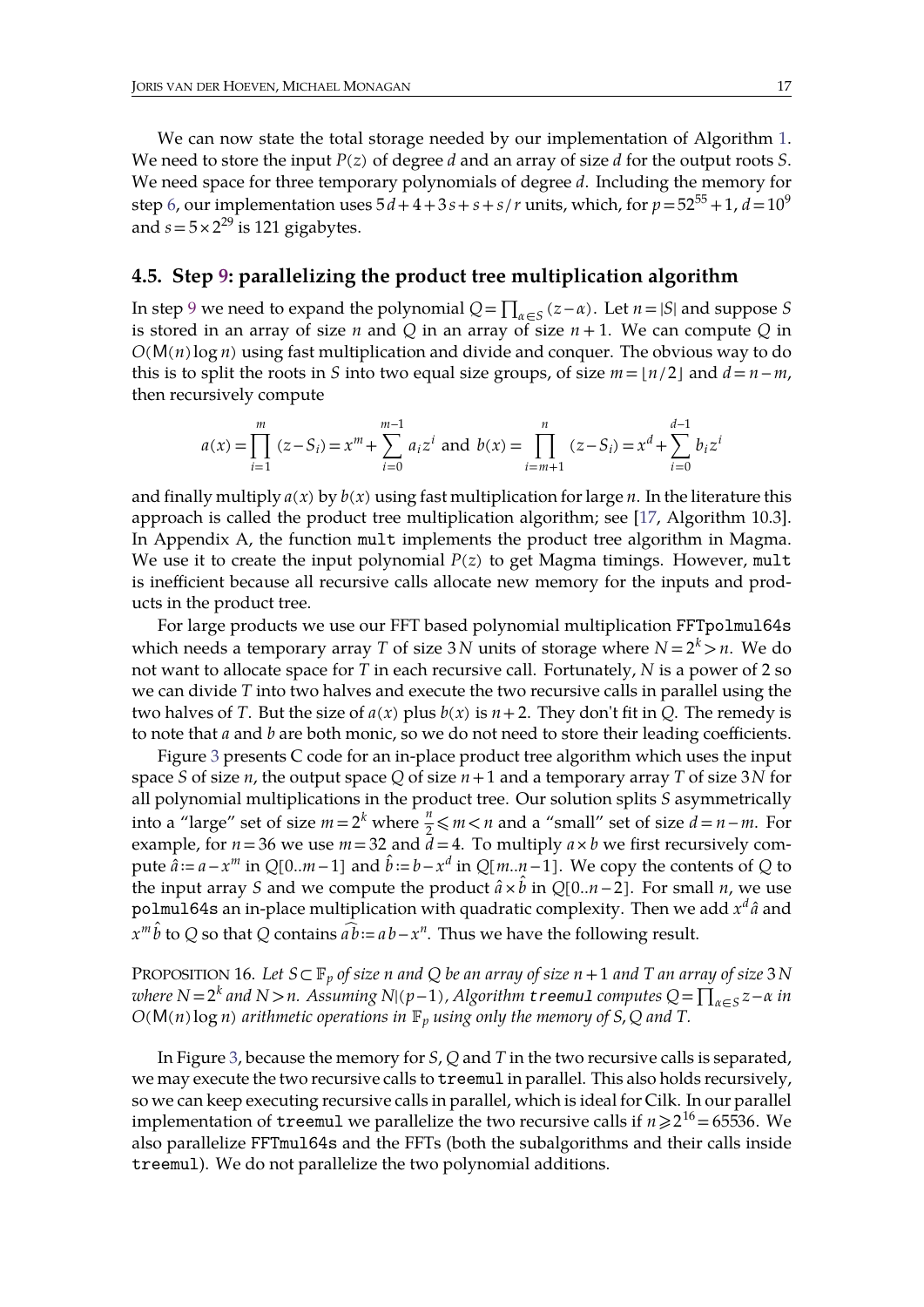```
#include <stdlib.h>
#define LONG long long int
// Input polynomials a and b mod p of degree da and db respectively.
// Output array c is space for the sum a + b mod p (product a b mod p)
LONG poladd64s( LONG *a, LONG *b, LONG *c, LONG da, LONG db, LONG p );
LONG polmul64s( LONG *a, LONG *b, LONG *c, LONG da, LONG db, LONG p );
LONG FFTmul64s( LONG *a, LONG *b, LONG *c, LONG da, LONG db, LONG *T, LONG p);
void treemul( LONG *S, LONG n, LONG *Q, LONG *T, LONG p ) {
 LONG i,m,d;
  if( n==1 ) { Q[0] = submodp(0, S[0], p); return; }
 for( m=1; 2*m<n; m=2*m );
 d = n-m:
 treemul(S,m,Q,T,p); // compute a(x) - x^m in Q[0..m-1] using S[0..m-1] and T[0..3m-1]
 treemul(S+m,d,Q+m,T+3*m,p); // and b(x)-x^d in Q[m..n-1] using S[m..n-1] and T[3m..]
 for( i=0; i<n; i++ ) S[i] = Q[i]; // S = [a0,a1,...,am-1,b0,b1,...,bd-1]
 if( d<10 ) polmul64s(S,S+m,Q,m-1,d-1,p); // in-place classical multiplication
 else FFTmul64s(S,S+m,Q,m-1,d-1,T,p); // FFT multiplication using T[0..6m-1]
 Q[n-1] = 0;poladd64s(Q+d,S,Q+d,m-1,m-1,p); // add x^m (b-x^d) to Q[d..n-1]
  poladd64s(Q+m,S+m,Q+m,d-1,d-1,p); // add x^d (a-x^m) to Q[m..n-1]
 // Q[n] = 1; is okay for this sequential code but not for a parallel code
 return;
}
LONG *array64s(LONG n); // return an array of size n
void treeproduct( LONG *S, LONG n, LONG *Q, LONG p ) {
  // S is an array of size n and Q of size n+1
 LONG N,*T;
 for( N=1; N<n; N=2*N );
 T = \arctan(3*N);treemul(S,n,Q,T,p);
 free(T);
 Q[n] = 1;return;
}
```
<span id="page-17-1"></span>**Figure 3.** C code for computing  $Q = \prod_{i=0}^{n-1} (z - S_i)$  in step [9](#page-4-4).

**Remark 17.** By dividing the input *S* asymmetrically so that the FFTs are fully utilized, we gain upto afactor of 2 in speed when *d* is much smaller then *m*. Thus we get the benefit of using a truncated FFT  $[22]$  for the polynomial multiplications without using it.

**Remark 18.** If we insert the statement  $Q[n] = 1$ ; before the return statement in treemul, then the sequential code will still work. However, since both recursive calls update  $Q[n]$ , the memory is no longer separated, so the two recursive calls cannot be executed in parallel.

## <span id="page-17-0"></span>**5. TIMING RESULTS**

We want to compare our new tangent Graeffe implementation with an implementation of the Cantor–Zassenhaus algorithm [\[8\]](#page-21-5) which uses fast polynomial arithmetic. One of the best implementations that we know of is Magma's Factorize command. Magma uses an implementation of Shoup's work [\[44](#page-23-2)] by Allan Steel [\[45\]](#page-23-3). For  $P(z) \in \mathbb{F}_p[z]$  of degree *d* with *d* distinct roots in  $\mathbb{F}_p$ , Magma uses the Cantor–Zassenhaus algorithm which has time complexity  $O(M(d) \log d \log p)$ .

The timings in Tables [1](#page-18-0) and [2](#page-18-1) were obtained on an 8 core Intel Xeon E5-2660 CPU which runs at at 2.2 GHz base and 3.0 GHz turbo. The input polynomials *P*(*z*) in Tables [1](#page-18-0) and [2](#page-18-1) of degree *d* were created with *d* random distinct roots in  $\mathbb{F}_p$ . Table [1](#page-18-0) is for the 28.8 bit prime  $p$  = 7 × [2](#page-18-1)<sup>26</sup> + 1 and Table 2 is for the 62.4 bit prime  $p$  = 3 × 29 × 2<sup>56</sup> + 1.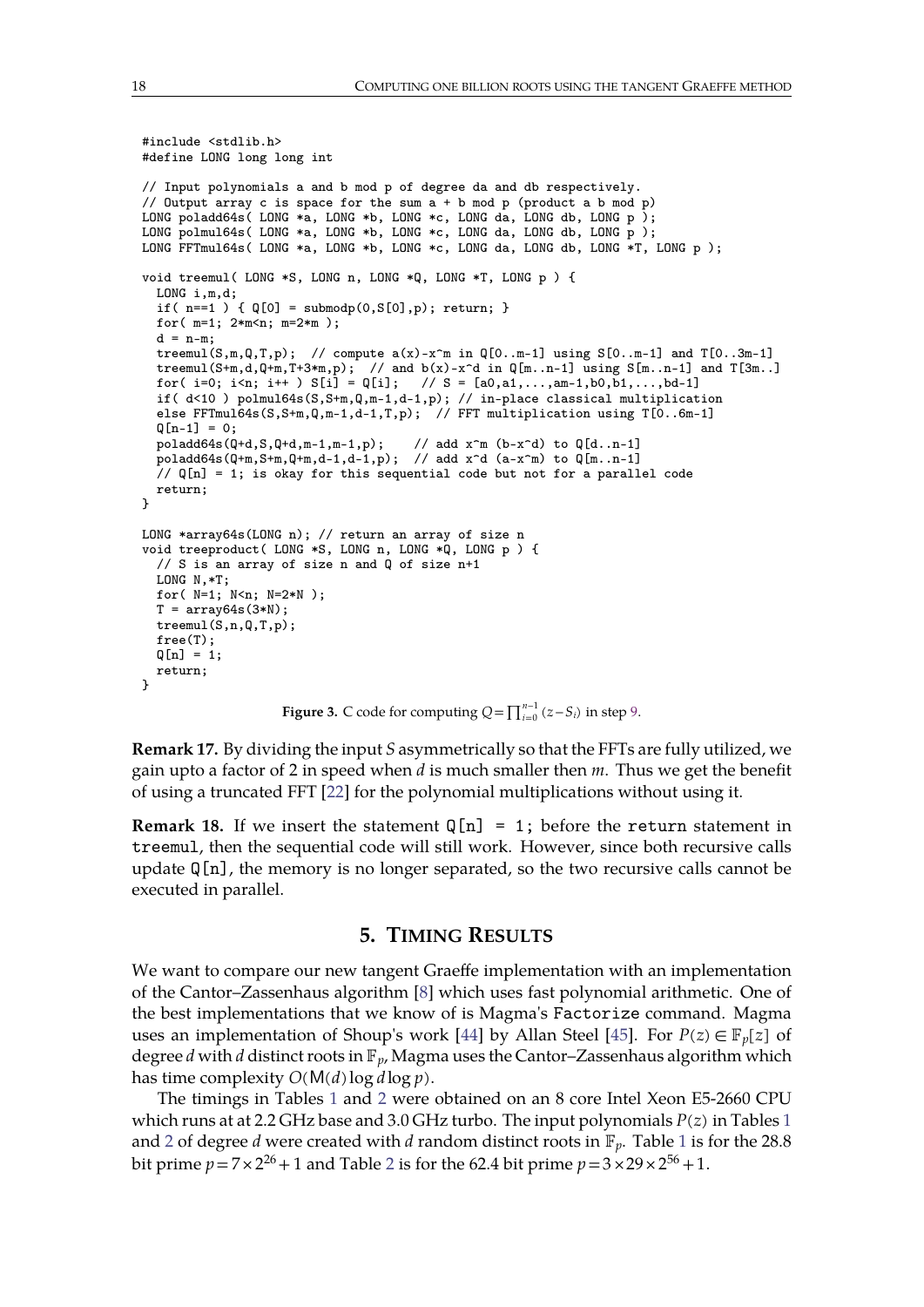| $\begin{array}{\begin{array}{\small \textbf{d} \end{array}}$ |                          | Magma NewTG Step5 Step6 Step9 $P/Q$ first \% noots N |                                             |  |  |                                                                  | <b>FFT</b>                                                                             |
|--------------------------------------------------------------|--------------------------|------------------------------------------------------|---------------------------------------------|--|--|------------------------------------------------------------------|----------------------------------------------------------------------------------------|
| $2^{13} - 1$                                                 | 3.38 s                   |                                                      | $0.07 s$ 0.02 s 0.01 s 0.01 s 0.00 s 0.05 s |  |  |                                                                  | 75.0% 14 0.41 ms                                                                       |
| $2^{14} - 1$                                                 | 7.34 s                   |                                                      |                                             |  |  | $0.17 s   0.05 s   0.03 s   0.01 s   0.01 s   0.11 s   74.4% 13$ | 0.86 ms                                                                                |
| $2^{15}-1$                                                   | 16.96 s                  |                                                      |                                             |  |  |                                                                  | $0.32 \text{ s}$ 0.10 s 0.05 s 0.03 s 0.02 s 0.23 s $175.1\%$ 12 1.84 ms               |
|                                                              | $2^{16} - 1$ 39.05 s     |                                                      |                                             |  |  |                                                                  | $0.64 \text{ s} \cdot 0.20 \text{ s}$ 0.10 s 0.08 s 0.03 s 0.46 s $175.7\%$ 11 3.85 ms |
| $2^{17} - 1$                                                 | 88.65 s                  |                                                      |                                             |  |  |                                                                  | $1.21 \text{ s} \cdot 0.37 \text{ s}$ 0.19 s 0.17 s 0.06 s 0.92 s 75.3% 10 7.93 ms     |
|                                                              | $2^{18} - 1$ 203.0 s     |                                                      |                                             |  |  |                                                                  | $2.54 \text{ s} \mid 0.71 \text{ s}$ 0.43 s 0.41 s 0.12 s 1.94 s 75.2% 9 16.8 ms       |
| $2^{19} - 1$                                                 | 462.5 s                  |                                                      |                                             |  |  |                                                                  | $5.16 s   1.34 s   0.90 s   0.91 s   0.25 s   3.94 s   75.1%$ 8 35.2 ms                |
|                                                              | $2^{20} - 1$ 1050. s     |                                                      |                                             |  |  |                                                                  | $10.5 s$ 2.51 s 1.84 s 2.03 s 0.52 s 8.01 s 75.2\% 7 74.7 ms                           |
| $2^{21} - 1$                                                 | 2407. s                  |                                                      |                                             |  |  |                                                                  | $21.2 s   4.55 s   3.80 s   4.41 s   1.11 s   16.1 s   75.4%$ 6 157.5 ms               |
| $2^{22} - 1$                                                 | $\overline{\phantom{m}}$ |                                                      |                                             |  |  |                                                                  | 43.0 s 8.14 s 8.06 s 9.62 s 2.31 s 32.7 s 75.7% 5 333.7 ms                             |
| $2^{23}-1$                                                   | $\overline{\phantom{a}}$ |                                                      |                                             |  |  |                                                                  | 86.2 s 13.7 s 16.3 s 21.1 s 4.91 s 64.4 s 76.3% 4 697.5 ms                             |
| $2^{24}-1$                                                   | $\frac{1}{2}$            |                                                      |                                             |  |  |                                                                  | $174.0 s$   22.4 s 33.5 s 46.3 s 10.2 s 132. s 77.5% 3 1460. ms                        |
| $2^{25}-1$                                                   |                          |                                                      |                                             |  |  |                                                                  | - $\vert$ 342.8 s 32.2 s 67.2 s 99.7 s 20.7 s 258. s 80.1% 2 3055. ms                  |

<span id="page-18-0"></span>**Table 1.** Timings in CPU seconds for  $p = 7 \times 2^{26} + 1$  using  $s \in [2d, 4d)$ .

The timings in column NewTG are for our C implementation of Algorithm [1](#page-4-2) with the parameter *s* chosen in  $[2d, 4d)$ . The timings in column Magma are for the Factorize command for Magma version V2.25-5. Magma code for creating *P*(*z*) and factoring it is given in Appendix [A](#page-20-0). We note that older versions of Magma have a quadratic sub algorithm; this problem was fixed by Steel for version V2.25-5. We also note that Magma has faster arithmetic for primes  $p\!<\!2^{30}$ . .

The columns in Tables [1](#page-18-0) and [2](#page-18-1) labeled Step5, Step6, Step9, and *P*/*Q* report the time spent in steps [5,](#page-4-0) [6,](#page-4-1) [9](#page-4-4), and [10,](#page-4-5) respectively, in the top level call of Algorithm [1.](#page-4-2) They show that initially step [5](#page-4-0), which costs  $O(M(d) \log (p/s))$ , dominates the cost of steps [6](#page-4-1) and [9](#page-4-4) which cost  $O(M(s))$  and  $O(M(d) \log d)$  respectively. As *d* increases, so does *s*, and the number of iterations *N* of step [5](#page-4-0) in Algorithm [1](#page-4-2) drops; ultimately, the computation of the product *Q* in step [9](#page-4-4) dominates.

The column labeled %roots reports the percentage of the roots found in the first tangent Graeffe application. Column *N* is the value of *N* in step [5.](#page-4-0) Step [5](#page-4-0) does 4*N*+2 FFTs of size  $n = d + 1$ . Column FFT reports the time for one of those FFTs. For example, in Table [2,](#page-18-1) for  $d$  = 2<sup>20</sup> – 1, 13.9 seconds was spent in step [5.](#page-4-0) The code did 4 × 41 + 2 = 166 FFTs of size  $n = 2^{20}$  which took  $166 \times 0.0747 = 12.4$  seconds.

The timings in Table [1](#page-18-0) show that the tangent Graeffe method is 100 times faster than Magma's implementation of Cantor–Zassenhaus at degree  $2^{20}-1.$  For the larger prime in Table [2](#page-18-1) the tangent Graeffe method is 166 times faster at degree  $2^{20} - 1$ .

| $\begin{array}{\begin{array}{\small \textbf{d} \end{array}}$ |                      |  |  |  |  | Magma NewTG Step5 Step6 Step9 P/Q first \%roots N FFT                                                                                                                                    |
|--------------------------------------------------------------|----------------------|--|--|--|--|------------------------------------------------------------------------------------------------------------------------------------------------------------------------------------------|
|                                                              |                      |  |  |  |  | $2^{13} - 1$ 18.94s 0.21s 0.08s 0.04s 0.01s 0.00s 0.14s 69.8% 48 0.41 ms                                                                                                                 |
|                                                              | $2^{14} - 1$ 44.07 s |  |  |  |  | $0.46 \text{ s} \cdot 0.18 \text{ s} \cdot 0.08 \text{ s} \cdot 0.01 \text{ s} \cdot 0.01 \text{ s} \cdot 0.30 \text{ s} \cdot 68.8\% \text{ 47} \cdot 0.86 \text{ ms}$                  |
|                                                              |                      |  |  |  |  | $\begin{bmatrix} 2^{15} - 1 \end{bmatrix}$ 103.5 s $\begin{bmatrix} 0.98 \text{ s} \end{bmatrix}$ 0.37 s 0.17 s 0.03 s 0.02 s 0.64 s $\begin{bmatrix} 69.2\% & 46 \end{bmatrix}$ 1.83 ms |
|                                                              |                      |  |  |  |  | $\left 2^{16}-1\right $ 234.2s $\left 2.06 s\right $ 0.77s 0.35s 0.08s 0.05s 1.33s 68.9% 45 3.83 ms                                                                                      |
|                                                              | $2^{17} - 1$ 534.5 s |  |  |  |  | $4.15 \text{ s}$ 1.54 s 0.72 s 0.17 s 0.08 s 2.67 s 69.2% 44 7.93 ms                                                                                                                     |
|                                                              |                      |  |  |  |  | $\begin{bmatrix} 2^{18} - 1 \end{bmatrix}$ 1219.s   8.90s   3.24s 1.53s 0.38s 0.18s 5.70s   69.2% 43 16.6 ms                                                                             |
|                                                              |                      |  |  |  |  | $\begin{bmatrix} 2^{19} - 1 \end{bmatrix}$ 2809.s $\begin{bmatrix} 18.69 s & 6.75 s & 3.24 s & 0.87 s & 0.40 s & 12.0 s & 69.2\% & 42 & 35.2 m s \end{bmatrix}$                          |
|                                                              |                      |  |  |  |  | $\begin{bmatrix} 2^{20} - 1 \end{bmatrix}$ 6428.s $\begin{bmatrix} 38.76 s \end{bmatrix}$ 13.9s 6.79s 1.93s 0.85s 24.9s 69.2% 41 74.7 ms                                                 |
| $2^{21}-1$                                                   |                      |  |  |  |  | - $\vert$ 79.88 s   28.3 s 14.2 s 4.11 s 1.77 s 51.4 s   69.2% 40 157.5 ms                                                                                                               |
|                                                              |                      |  |  |  |  | $\begin{bmatrix} 2^{22} - 1 \end{bmatrix}$ - $\begin{bmatrix} 165.5s & 57.6s & 29.8s & 9.01s & 3.71s & 106. s & 69.2\% & 39 & 333.5 \end{bmatrix}$                                       |
|                                                              |                      |  |  |  |  | $\begin{bmatrix} 2^{23}-1 \end{bmatrix}$ $-$ 335.4 s 115. s 60.8 s 19.2 s 7.66 s 215. s 69.2% 38 697.5 ms                                                                                |
| $2^{24}-1$                                                   |                      |  |  |  |  | - $ 702.5s 238.5129.542.4s16.3s451.5 69.2\%371460.ms$                                                                                                                                    |

<span id="page-18-1"></span>**Table 2.** Timings in CPU seconds for  $p = 3 \times 29 \times 2^{56} + 1$  using  $s \in [2d, 4d)$ .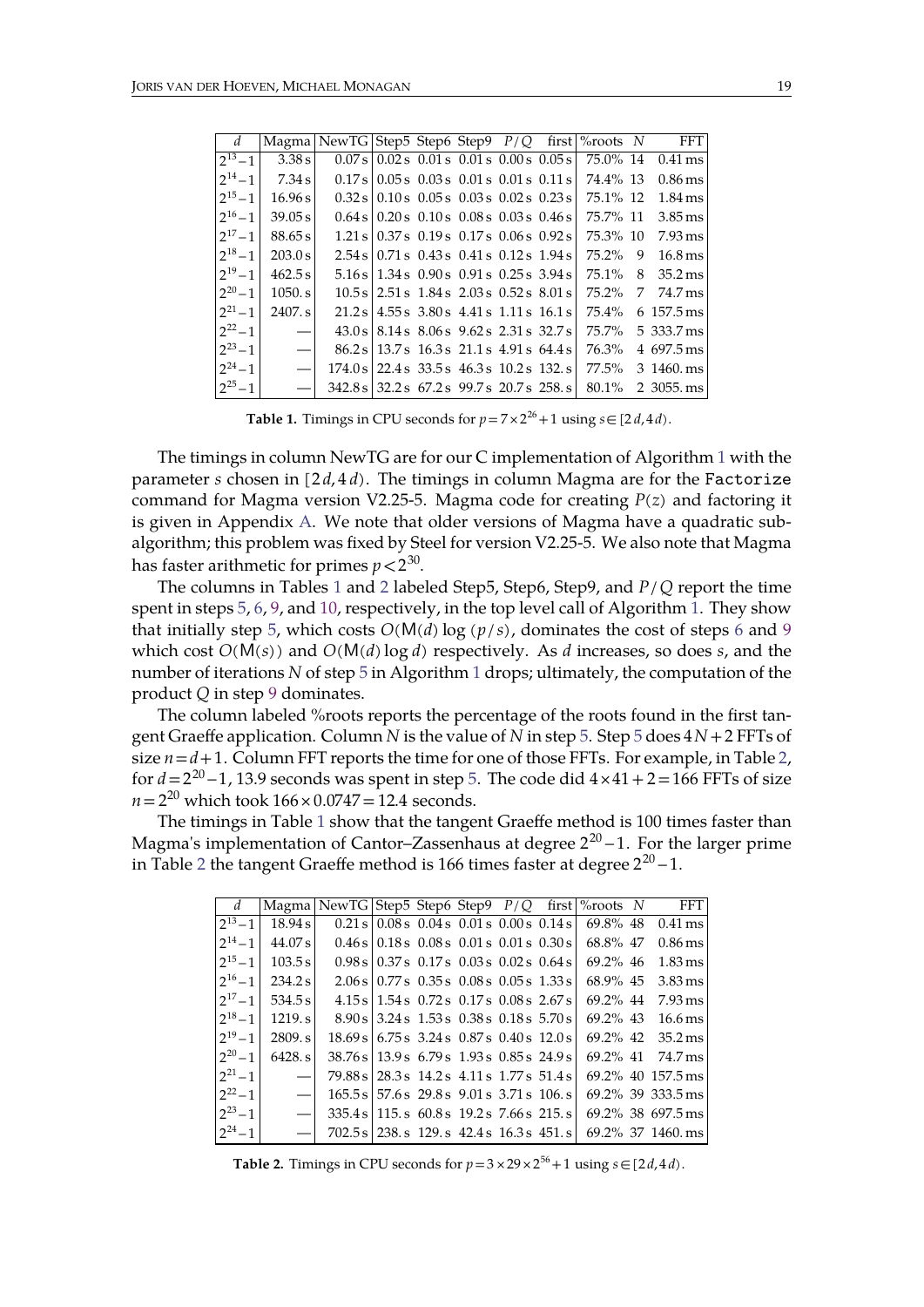|                                                                                           |  | $d = 1,100,000$ |  | $d = 1,400,000$ |  |  |  |  |  |  |  |
|-------------------------------------------------------------------------------------------|--|-----------------|--|-----------------|--|--|--|--|--|--|--|
| Choice of $s \mid e^{-d/s}$ %roots Step5 Step6 Total $ e^{-d/s}$ %roots Step5 Step6 Total |  |                 |  |                 |  |  |  |  |  |  |  |
| $d \leq s < 2d$ 0.432 43.3% 27.6s 0.54s 64.53s 0.586 58.5% 27.4s 0.96s 67.10s             |  |                 |  |                 |  |  |  |  |  |  |  |
| $2d \le s < 4d$   0.657 65.7% 27.3s 1.16s 44.71s   0.766 76.5% 26.7s 2.39s 47.17s         |  |                 |  |                 |  |  |  |  |  |  |  |
| $4d \leqslant s < 8d$   0.811 81.1% 26.7s 2.40s 39.86s   0.875 87.4% 25.9s 4.92s 43.14s   |  |                 |  |                 |  |  |  |  |  |  |  |
| $8d \le s < 16d$ 0.900 90.0% 25.9 s 4.92 s 39.47 s 0.935 93.5% 24.0 s 10.2 s 45.34 s      |  |                 |  |                 |  |  |  |  |  |  |  |
| $ 16d \leq s$ < 32d 0.949 94.9% 25.2s 10.3s 43.16s 0.967 96.7% 24.4s 21.2s 55.12s         |  |                 |  |                 |  |  |  |  |  |  |  |

<span id="page-19-0"></span>**Table 3.** Tangent Graeffe timings in CPU seconds for *p*=5×2 <sup>55</sup>+1 for various *s*.

Table [3](#page-19-0) shows the effect of different choices for the parameter *s* in Algorithm [1.](#page-4-2) If the roots of  $P(z+\tau)$  under the Graeffe transform  $G_{2^N}$  are uniformly distributed among the *s*-th roots of unity, then the proportion of them that remain distinct is  $e^{-d/s}$ . Thus doubling *s* increases the proportion of roots found at each recursive level of Algorithm [1,](#page-4-2) which saves time, but it also doubles the cost of the evaluations in step [6.](#page-4-1) Recall that the theoretically optimal performance is obtained by taking  $s/d \approx \sqrt{\log d}$ , where we note that  $\sqrt{\log d}$  = 3.730 and  $\sqrt{\log_2 d}$  = 4.480 for *d* = 1,100,000.

Column e <sup>−</sup>*d*/*<sup>s</sup>* gives the expected proportion ofroots that will be found. Column %roots is the actual percentage of roots found by Algorithm [1.](#page-4-2) Columns Step5, Step6, and Total are the time in step [5,](#page-4-0) step [6,](#page-4-1) and the total time. The data in Table [3](#page-19-0) suggests choosing 4*d*⩽*s*<8*d* to minimize time. For 4*d*⩽*s*<8*d* the algorithm is expected toobtain between  $e^{-1/4} = 0.779$  and  $e^{-1/8} = 0.882$  of the roots. Our actual choice of  $2 d \le s < 4 d$  increases the time by about 10% but saves a factor of 2 in space.

Table [4](#page-19-1) shows the results for our parallel implementation including timings for  $P(z)$ of degree  $10^9$ . The timings in Table [4](#page-19-1) were obtained on a server with a 10 core Intel E5 2680 v2 CPU with 128 gigabytes of RAM running at 3.0GHz base, 3.6GHz turbo. The input polynomial  $P(z)$  is created as before by choosing *d* random distinct values from  $\mathbb{F}_p$ with  $p = 5 \times 2^{55} + 1$ .

| $\boldsymbol{d}$ | cores          | P(z)     |                   | Step3   Step5   Step6   Step8 |                     |                     | Step $P/Q$         |                    | first | Total       | Space                |
|------------------|----------------|----------|-------------------|-------------------------------|---------------------|---------------------|--------------------|--------------------|-------|-------------|----------------------|
| 10 <sup>6</sup>  | 1              | 1.931    | 0.393             | 8.446                         |                     | $0.841 \mid 0.624$  |                    | $1.233 \mid 0.562$ | 12.11 | 19.44       | $120$ MiB            |
| 10 <sup>6</sup>  |                | 10 0.292 | 0.135             | 1.320                         | 0.147               | 0.078               |                    | $0.190$ 0.157      | 2.035 | 5.627       | $120$ MiB            |
| speedup          |                |          | $6.61x$ 2.91x     |                               | $6.40x$ 5.72x 8.00x |                     |                    | $6.49x$ 3.58x      | 5.95x | 3.45x       |                      |
| $2 \cdot 10^{6}$ |                | 1 3.975  | 0.817             | 17.18                         | 1.671               | 1.246               |                    | $2.683$ 1.180      | 24.79 |             | 39.97 240 MiB        |
| $2 \cdot 10^6$   |                | 10 0.538 | 0.261             | 2.421                         | 0.297               | 0.150               |                    | $0.397$ 0.273      | 3.823 |             | 8.336 240 MiB        |
| speedup          |                |          | $7.39x$ 3.13x     | 7.10x                         |                     | $5.63s$ 8.31x       |                    | $6.76x$ 4.32x      | 6.48x | 4.79x       |                      |
| $4 \cdot 10^6$   |                |          | 1 8.458 1.713     | 35.00                         | 3.533               | 2.512               |                    | 5.826 2.475        | 51.09 | 82.31       | 488 MiB              |
| $4 \cdot 10^6$   |                | 10 1.110 | 0.533             | 5.043                         | 0.625               | 0.300               |                    | 0.797 0.521        | 7.845 | 16.25       | 488 MiB              |
| speedup          |                |          | $7.62x$ 3.21x     |                               | $6.94x$ 5.65x 8.37x |                     |                    | $7.31x$ 4.75x      | 6.51x | 5.07x       |                      |
| $8\cdot10^6$     |                |          | 1   18.16   3.533 | 70.75                         | 7.244               | 5.001               |                    | 12.63 5.220        | 104.4 |             | 168.6 0.95 GiB       |
| $8 \cdot 10^6$   |                | 10 2.383 | 1.070             | 10.07                         |                     | 1.218 0.599         |                    | 1.680 1.045        | 15.74 |             | 27.66 0.95 GiB       |
| speedup          |                |          | $7.62x$ 3.30x     |                               | $7.03x$ 5.95x 8.35x |                     |                    | $7.52x$ 5.00x      | 6.63x | 6.10x       |                      |
| $25 \cdot 10^7$  | 1 <sup>1</sup> | 819.4    | 133.3             | 2316                          | 274.2               | 157.2               |                    | 574.0 203.4        | 3660  |             | 5815 30.3 GiB        |
| $25 \cdot 10^7$  |                | 10 102.7 | 37.49             | 319.7                         | 45.75               | 18.54               |                    | 74.29 38.50        | 536.1 |             | 850.4 30.3 GiB       |
| speedup          |                |          | 7.98x 3.56x       | 7.23x                         |                     | $5.99x$ 8.48x       |                    | $7.73x$ 5.28x      | 6.83x | 6.84x       |                      |
| $5 \cdot 10^8$   | $\mathbf{1}$   | 1752     | 274.9             | 4631                          |                     | 566.6 316.7         |                    | 1228 422.5         | 7442  |             | 11820 60.6 GiB       |
| $5 \cdot 10^8$   |                | 10 219.7 | 75.66             | 636.0                         |                     | 92.46 37.35         |                    | 159.7 76.92        |       |             | 1082 1719.3 60.6 GiB |
| speedup          |                | 7.79x    | 3.63x             |                               | $7.28x$ 6.12x 8.48x |                     |                    | $7.69x$ 5.49x      | 6.88x | 6.88x       |                      |
| 10 <sup>9</sup>  | $\mathbf{1}$   | 3739     |                   | 645.2 10486                   | 1423                |                     | 682.6 2795.5       | 1017               | 17057 | 26889       | $121$ GiB            |
| 10 <sup>9</sup>  | 10 I           | 465.2    | 156.5             | 1366                          | 243.8               |                     | 83.03 341.5s 180.7 |                    |       | 2379 3714.7 | $121$ GiB            |
| speedup          |                |          | $8.04x$ 4.12x     |                               |                     | $7.67x$ 5.88x 8.22x |                    | $8.19x$ 5.63x      | 7.17x | 7.23x       |                      |

<span id="page-19-1"></span>**Table 4.** Real timings (in seconds) for  $p = 5 \times 2^{55} + 1$  using  $s \in [2d, 4d)$ .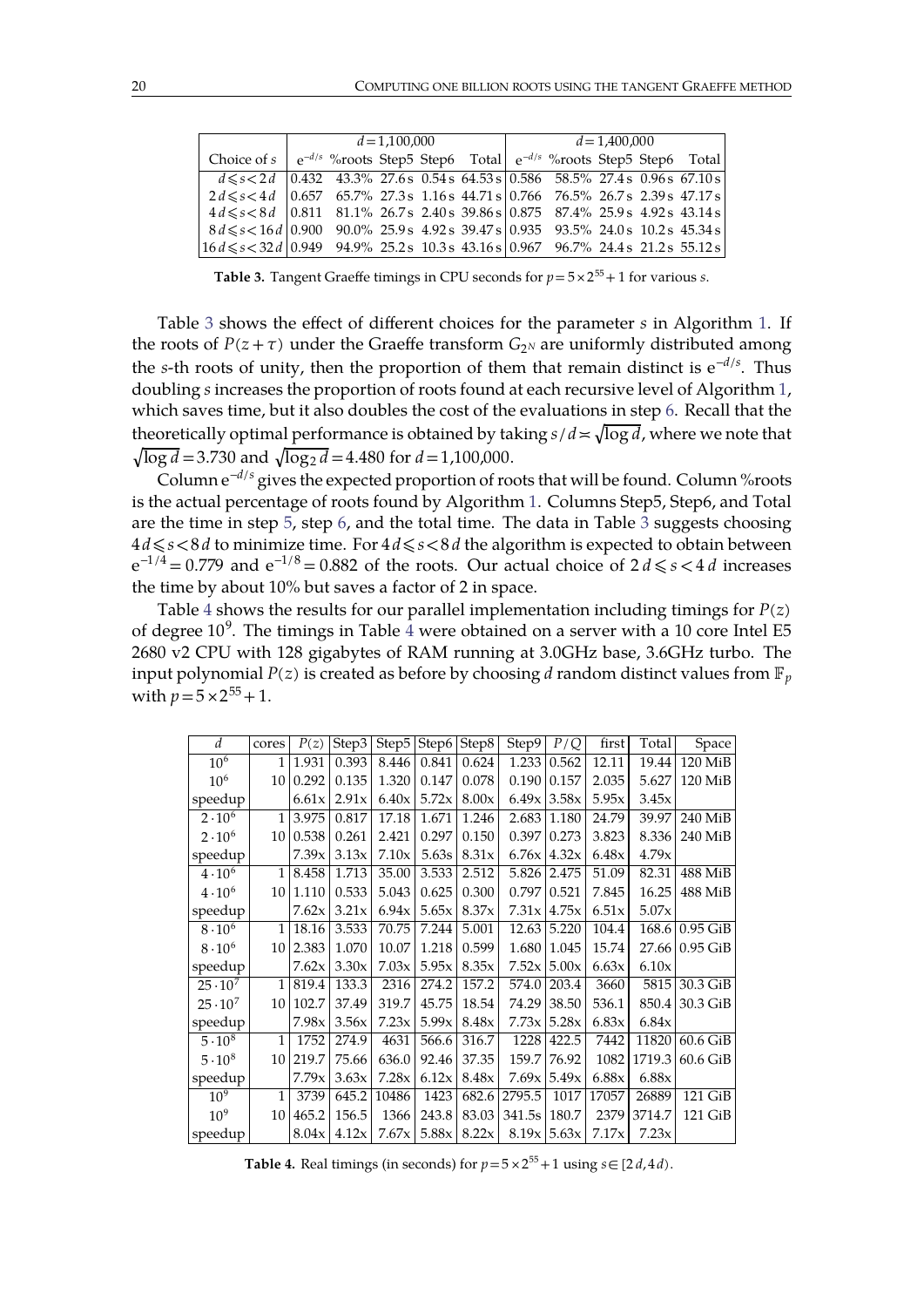Timings in column  $P(z)$  are for computing the input polynomial  $P(z)$  using our inplace parallel product tree multiplication from section 3.4. The total time for computing the roots of  $P(z)$  is in column Total. Roughly speaking, our software takes 10 times longer to compute the roots of *P*(*z*) (less for larger *d*) than it does to create *P*(*z*)!

Timings in columns Step4, Step5, Step6, Step9, and *P*/*Q* are the times for those steps for the top-level call of Algorithm [1.](#page-4-2) Speedups are given for each computation. The reader can seethat the parallel speedup is not as good for Step4 and the division *P*/*Q*. This is because we have only parallelized the FFTs in them; none of steps of linear cost are parallelized.

#### **6. CONCLUSION**

The motivation for our work is the problem of sparse polynomial interpolation where one seeks to recover the coefficients and monomials of a polynomial  $f \in \mathbb{F}_n[x_1, \ldots, x_n]$ with *t* terms from values of *f*. The popular approach by Prony and Ben-Or-Tiwari needs only 2*t* values of *f* but it needs to factor a polynomial  $\Lambda(z) \in \mathbb{F}_p[t]$  of degree *t* which has *t* distinct roots in  $\mathbb{F}_v$ . Using the Cantor–Zassenhaus (CZ) algorithm, computing the roots of  $\Lambda(z)$  takes  $O(M(t) \log_2 t \log_2 p)$  time. Because this is the most expensive step in Ben-Or/Tiwari sparse interpolation, and because CZ does gcd computations which are difficult to parallelize, research in sparse interpolation has tried different approaches that do not require root finding.

If we choose the prime  $p$  of the form  $p = \sigma 2^k + 1$  with  $\sigma$  small, the new tangent Graeffe (TG) algorithm factors  $\Lambda(z)$  in  $O(M(t) \log_2 p)$  time. This is  $\Theta(\log t)$  faster than CZ, but the constants actually matter in practice. In this work we improved the main step of TG by a factor of 2 and we showed that for large *p*, TG is faster than CZ by a factor of / 7 <sup>2</sup> log<sup>2</sup> *t*. Our new C implementation of TG is over 100 times faster than Magma's C implementation of CZ for  $t\!>\!2^{20}$  on the tests we made. So TG really is a lot faster than CZ.

Another goal was to see if we could parallelize TG for multi-core computers. We found that it was not sufficient to only parallelize the underlying FFT. We also had to parallelize many sub-algorithms to get good parallel speedup. Here we contributed a new parallel in-place product tree algorithm. We were also successful in reducing the space needed so that we could compute the roots of  $\Lambda(z)$  of degree one billion on a 10 core computer with 128 gigabytes of RAM in about one hour. It should be possible to reduce the time further by using vectorization [\[12,](#page-21-12) [26](#page-22-24)]. The sequential implementation of the FFTs could also be further improved using techniques from [[15,](#page-22-25) [42](#page-23-4)] and Harvey's approach for number theoretic FFTs [\[21\]](#page-22-26).

## <span id="page-20-0"></span>**APPENDIX A. MAGMA CODE**

```
p := 3*29*2^56+1;p := 7*2^26+1;Fp := FiniteField(p);R < x > : PolynomialRing(Fp);
```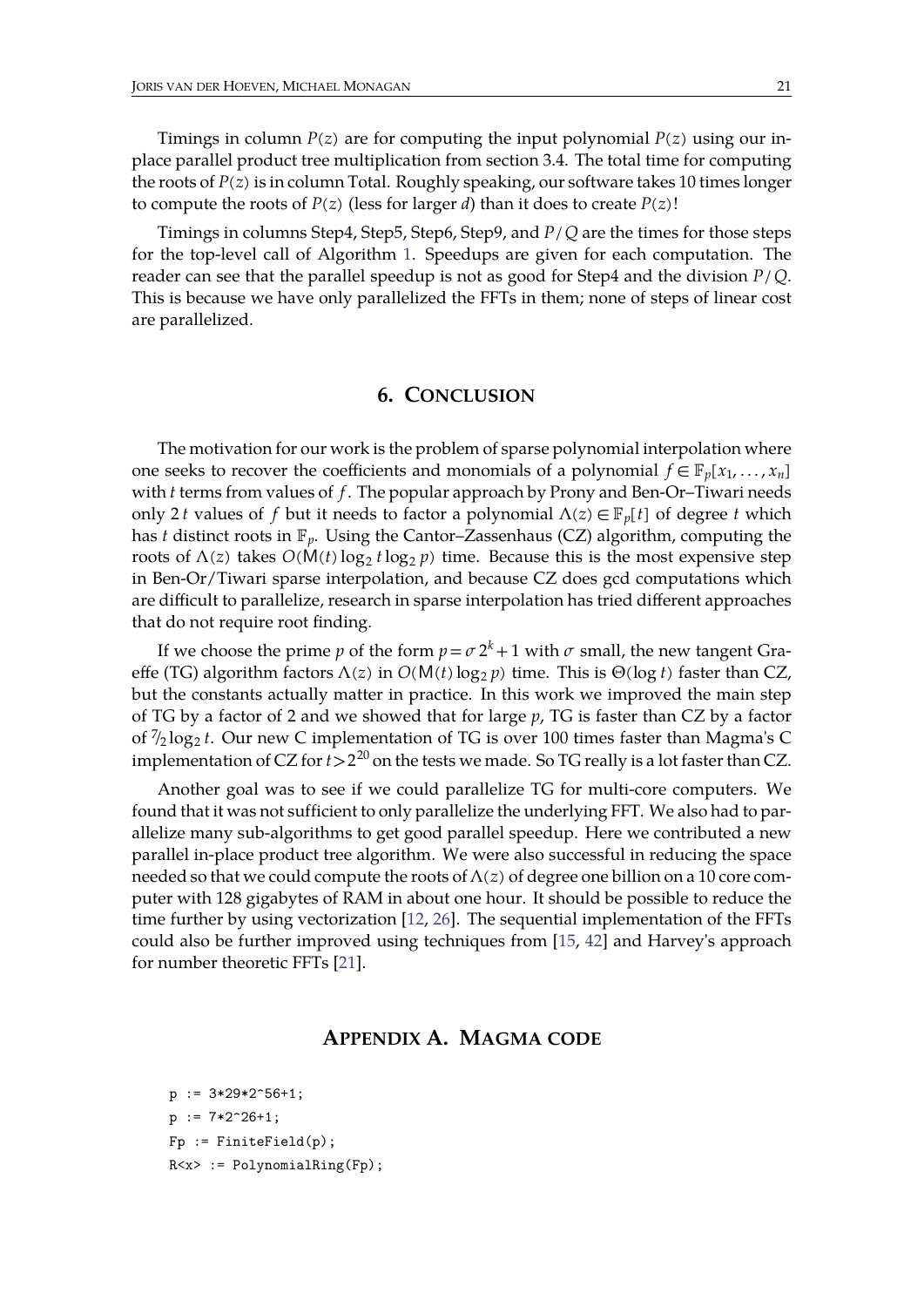```
mult := function(L)
  n := #L;if n eq 1 then return x-L[1];
  else
     m := n div 2;
     f := $$(L[1..m]) * $$(L[m+1..n]);
     return f;
  end if;
end function;
d := 2^{\text{-}}12-1;
S := \{ Random(Fp) : i in [1..d] \};
while #S lt d do S := S join { Random(Fp) : i in [1..d-#S] }; end while;
#S.
L := [ x : x in S ];time f := mult(L);
time g := Factorization(f);
```
## **BIBLIOGRAPHY**

- <span id="page-21-8"></span>**[1]** A. V. Aho, K. Steiglitz, and J. D. Ullman. Evaluating polynomials on a fixed set of points. *SIAM Journ. of Comp.*, 4:533–539, 1975.
- <span id="page-21-0"></span>**[2]** M. Ben-Or and P. Tiwari. A deterministic algorithm for sparse multivariate polynomial interpolation. In *STOC '88: Proceedings of the twentieth annual ACM symposium on Theory of computing*, pages 301–309. ACM Press, 1988.
- <span id="page-21-6"></span>**[3]** D.J. Bernstein. *Fast multiplication and its applications*, pages 325–384. Mathematical Sciences Research Institute Publications. Cambridge University Press, United Kingdom, 2008.
- <span id="page-21-7"></span>**[4]** Leo I. Bluestein. A linear filtering approach to the computation of discrete Fourier transform. *IEEE Transactions on Audio and Electroacoustics*, 18(4):451–455, 1970.
- <span id="page-21-4"></span>**[5]** A. Bostan, G. Lecerf, and É. Schost. Tellegen's principle into practice. In *ISSAC '03: Proceedings of the 2003 International Symposium on Symbolic and Algebraic Computation*, pages 37–44. ACM Press, 2003.
- <span id="page-21-3"></span>**[6]** R. P. Brent, F. G. Gustavson, and D. Y. Y. Yun. Fast solution of Toeplitz systems of equations and computation of Padé approximants. *J. Algorithms*, 1(3):259–295, 1980.
- <span id="page-21-1"></span>**[7]** J. Canny, E. Kaltofen, and Y. Lakshman. Solving systems of non-linear polynomial equations faster. In *Proceedings of the ACM-SIGSAM 1989 International Symposium on Symbolic and Algebraic Computation*, pages 121–128. ACM Press, 1989.
- <span id="page-21-5"></span>**[8]** D. G. Cantor and H. Zassenhaus. A new algorithm for factoring polynomials over finite fields. *Math. Comp.*, 36(154):587–592, 1981.
- <span id="page-21-9"></span>**[9]** E. Chu and A. George. *Inside the FFT Black Box*. Computational Mathematics Series. CRC Press, 2000.
- <span id="page-21-10"></span>**[10]** S. Czapor, K. Geddes, and G. Labahn. *Algorithms for Computer Algebra*. Kluwer Academic Publishers, 1992.
- <span id="page-21-2"></span>**[11]** A. Díaz and E. Kaltofen. FOXFOX: a system for manipulating symbolic objects in black box representation. In *ISSAC '98: Proceedings of the 1998 International Symposium on Symbolic and Algebraic Computation*, pages 30–37. ACM Press, 1998.
- <span id="page-21-12"></span>**[12]** P. Fortin, A. Fleury, F. Lemaire, and M. Monagan. High performance SIMD modular arithmetic for polynomial evaluation. *ArXiv:2004.11571*, 2020.
- <span id="page-21-11"></span>**[13]** F. Franchetti, M. Püschel, Y. Voronenko, S. Chellappa, and J. Moura. Discrete Fourier transform on multicores. *IEEE Signal Processing Magazine*, 26(6):90–102, 2009.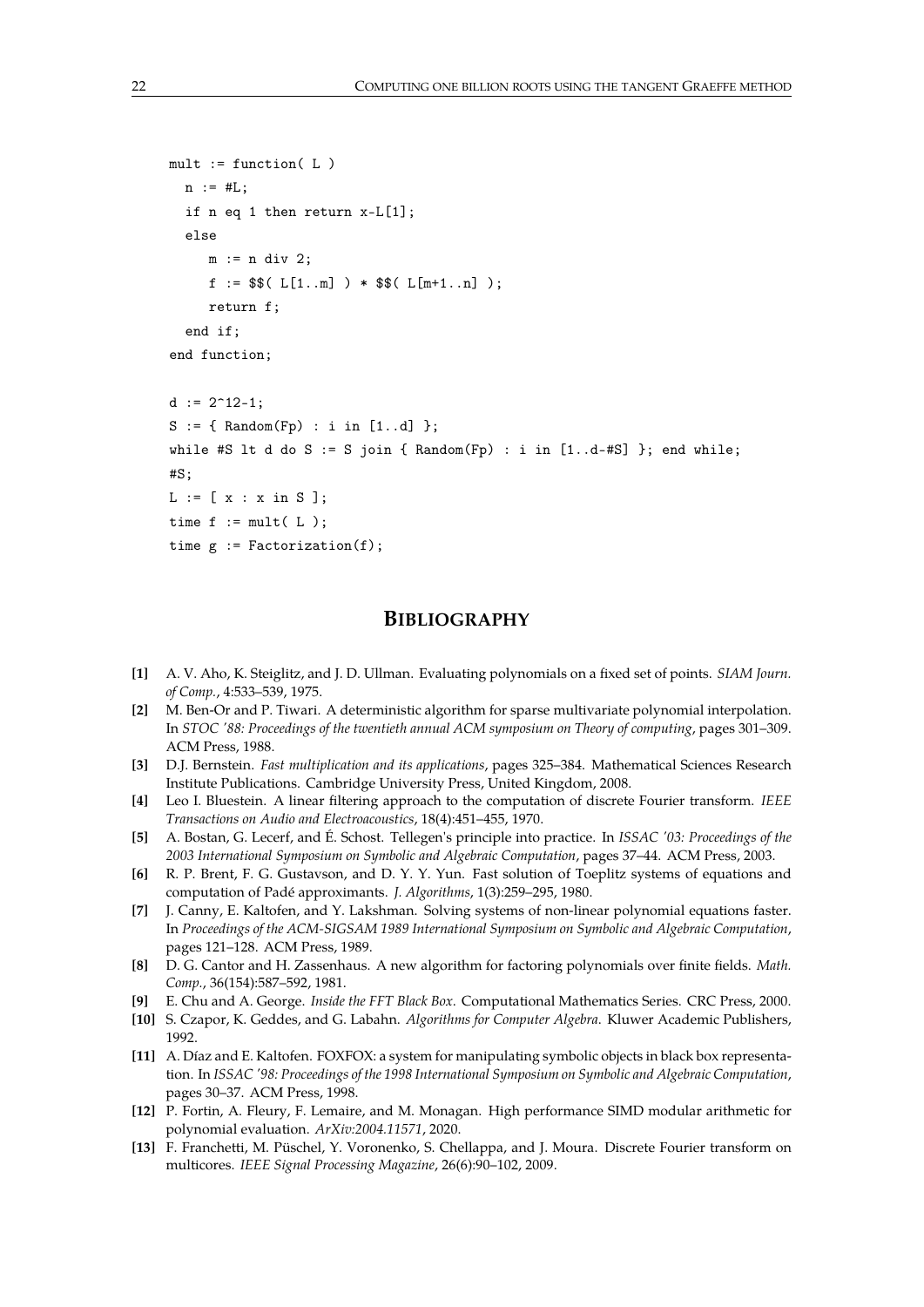- <span id="page-22-9"></span>**[14]** T. S. Freeman, G. M. Imirzian, E. Kaltofen, and Y. Lakshman. DAGWOOD: a system for manipulating polynomials given by straight-line programs. *ACM Trans. Math. Software*, 14:218–240, 1988.
- <span id="page-22-25"></span>**[15]** M. Frigo and S. G. Johnson. The design and implementation of FFTW3.*Proceedings of the IEEE*, 93(2):216–231, 2005. Special issue on "Program Generation, Optimization, and Platform Adaptation".
- <span id="page-22-22"></span>**[16]** M. Frigo, C.E. Leisorson, and R.K. Randall. The implementation of the Cilk-5 multithreaded language. In *Proceedings of PLDI 1998*, pages 212–223. ACM, 1998.
- <span id="page-22-19"></span>**[17]** J.von zur Gathen and J. Gerhard. *Modern computer algebra*. Cambridge University Press, New York, 3rd edition, 2013.
- <span id="page-22-20"></span>**[18]** P. Giorgi, B. Grenet, and D. S. Roche. Fast in-place algorithms for polynomial operations: division, evaluation, interpolation. Technical Report <http://arxiv.org/abs/2002.10304>, Arxiv, 2020.
- <span id="page-22-0"></span>**[19]** B. Grenet, J. van der Hoeven, and G. Lecerf. Randomized root finding over finite fields using tangent Graeffe transforms. In *Proc. ISSAC '15*, pages 197–204. New York, NY, USA, 2015. ACM.
- <span id="page-22-15"></span>**[20]** B. Grenet, J. van der Hoeven, and G. Lecerf. Deterministic root finding over finite fields using Graeffe transforms. *AAECC*, 27(3):237–257, 2016.
- <span id="page-22-26"></span>**[21]** D. Harvey. Faster arithmetic for number-theoretic transforms. *J. Symbolic Comput.*, 60:113–119, 2014.
- <span id="page-22-16"></span>**[22]** J.van der Hoeven. The truncated Fourier transform and applications. In J. Gutierrez, editor, *Proc. ISSAC 2004*, pages 290–296. Univ. of Cantabria, Santander, Spain, July 4–7 2004.
- <span id="page-22-18"></span>**[23]** J.van der Hoeven. Probably faster multiplication of sparse polynomials. Technical Report, HAL, 2020. <http://hal.archives-ouvertes.fr/hal-02473830>.
- <span id="page-22-10"></span>**[24]** J.van der Hoeven and G. Lecerf. On thebit-complexity of sparse polynomial and series multiplication. *J. Symbolic Comput.*, 50:227–254, 2013.
- <span id="page-22-11"></span>**[25]** J.van der Hoeven and G. Lecerf. Sparse polynomial interpolation in practice. *ACM Commun. Comput. Algebra*, 48(3/4):187–191, 2015.
- <span id="page-22-24"></span>**[26]** J.van der Hoeven, G. Lecerf, and G. Quintin. Modular SIMD arithmetic in Mathemagix. *ACM Trans. Math. Softw.*, 43(1):5–1, 2016.
- <span id="page-22-1"></span>**[27]** J.van der Hoeven and M. Monagan. Implementing the tangent Graeffe root finding method. Technical Report, HAL, 2020. <http://hal.archives-ouvertes.fr/hal-02525408>, accepted for ICMS 2020.
- <span id="page-22-2"></span>**[28]** J.van der Hoeven et al. GNU TeXmacs. <http://www.texmacs.org>, 1998.
- <span id="page-22-12"></span>**[29]** J. Hu and M. B. Monagan. A fast parallel sparse polynomial GCD algorithm. In S. A. Abramov, E. V. Zima, and X.-S. Gao, editors, *Proc. ISSAC '16*, pages 271–278. ACM, 2016.
- <span id="page-22-3"></span>**[30]** M. A. Huang and A. J. Rao. Interpolation of sparse multivariate polynomials over large finite fields with applications. In *SODA '96: Proceedings of the seventh annual ACM-SIAM symposium on Discrete algo rithms*, pages 508–517. Philadelphia, PA, USA, 1996. Society for Industrial and Applied Mathematics.
- <span id="page-22-13"></span>**[31]** M. Javadi and M. Monagan. Parallel sparse polynomial interpolation over finite fields. In M. Moreno Maza and J.-L. Roch, editors, *PASCO '10: Proceedings of the 4th International Workshop on Parallel and Symbolic Computation*, pages 160–168. ACM Press, 2010.
- <span id="page-22-4"></span>**[32]** E. Kaltofen. Computing with polynomials given by straight-line programs I: greatest common divi sors. In *STOC '85: Proceedings of the Seventeenth Annual ACM Symposium on Theoryof Computing*, pages 131–142. ACM Press, 1985.
- <span id="page-22-5"></span>**[33]** E. Kaltofen, Y. N. Lakshman, and J.-M. Wiley. Modular rational sparse multivariate polynomial inter polation. In *ISSAC '90: Proceedings of the International Symposium on Symbolic and Algebraic Computation*, pages 135–139. New York, NY, USA, 1990. ACM Press.
- <span id="page-22-6"></span>**[34]** E. Kaltofen and B. M. Trager. Computing with polynomials given by black boxes for their evaluations: greatest common divisors, factorization, separation of numerators and denominators. *J. Symbolic Comput.*, 9(3):301–320, 1990.
- <span id="page-22-7"></span>**[35]** E. Kaltofen and L. Yagati. Improved sparse multivariate polynomial interpolation algorithms. In *ISSAC '88: Proceedings of the International Symposium on Symbolic and Algebraic Computation*, pages 467–474. Springer Verlag, 1988.
- <span id="page-22-17"></span>**[36]** R. Larrieu. The truncated Fourier transform for mixed radices. In *Proc. ISSAC '17*, pages 261–268. New York, NY, USA, 2017. ACM.
- <span id="page-22-14"></span>**[37]** R. Moenck. Fast computation of GCDs. In *Proc. of the 5th ACM Annual Symposium on Theory of Com puting*, pages 142–171. New York, 1973. ACM Press.
- <span id="page-22-23"></span>**[38]** N. Möller and T. Granlund. Improved division by invariant integers. *IEEE Transactions on Computers*, 60:165–175, 2011.
- <span id="page-22-8"></span>**[39]** H. Murao and T. Fujise. Modular algorithm for sparse multivariate polynomial interpolation and its parallel implementation. *JSC*, 21:377–396, 1996.
- <span id="page-22-21"></span>**[40]** J.M. Pollard. The fast Fourier transform in a finite field. *Mathematics of Computation*, 25(114):365–374, 1971.